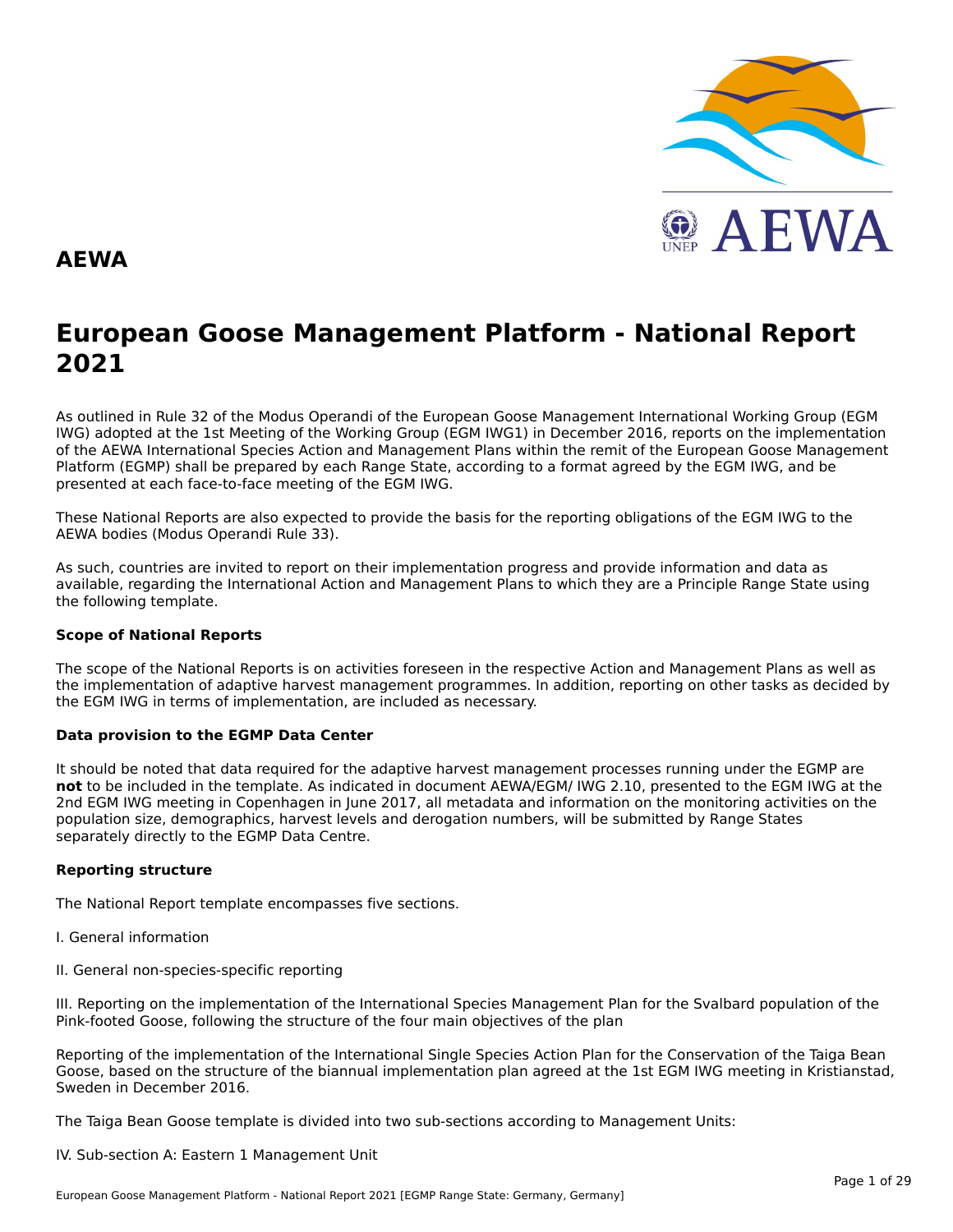V. Sub-section B: Western and Central Management Units

**Please note that country-specific questions are indicated (see bold text in square brackets under the questions)** and only need to be answered by the respective countries.

### **Deadline for submission**

The final deadline for submission of the National Reports to the Secretariat is set for **Friday 30 April 2021.**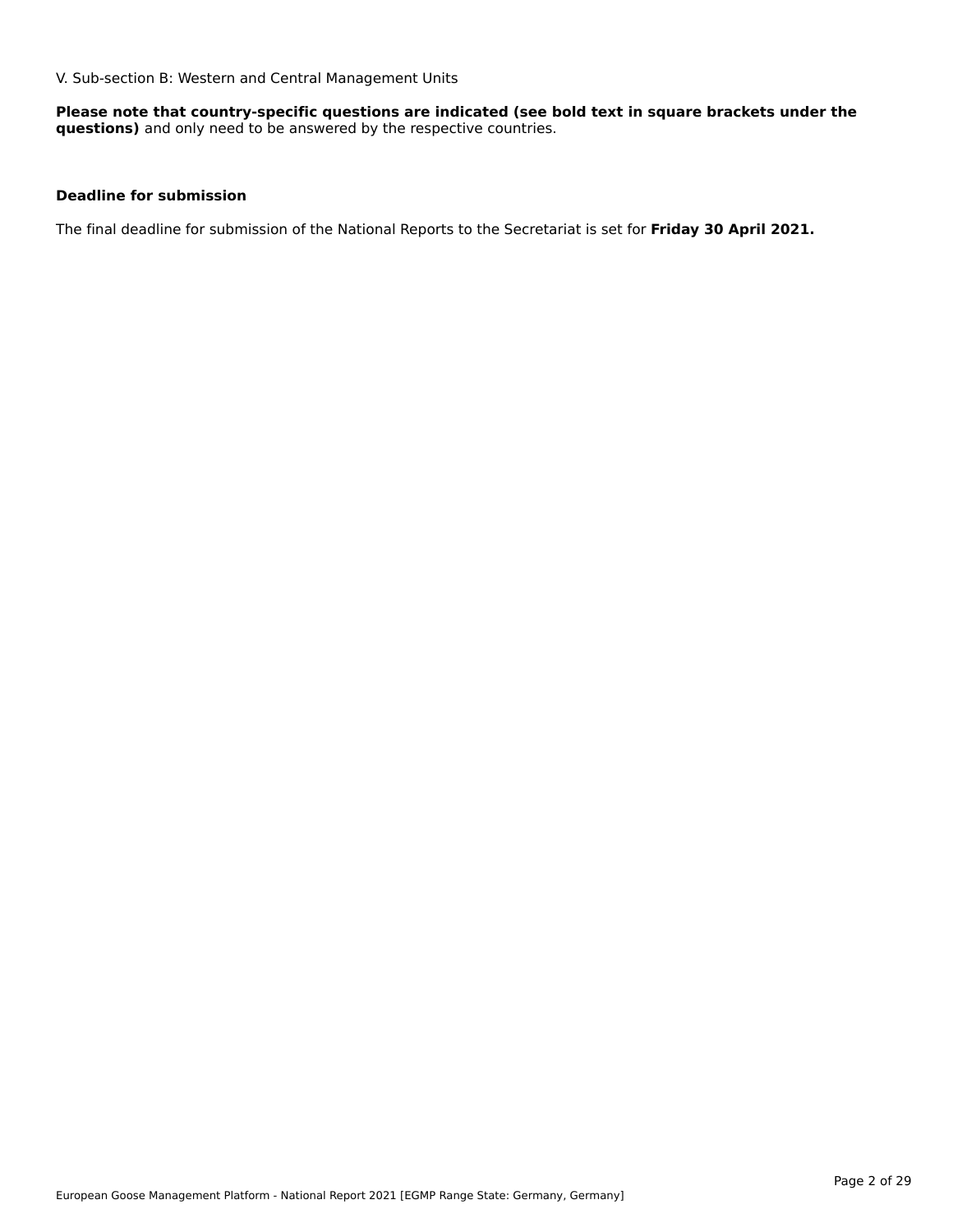### **I. General information**

#### **To be completed by all Range States**

Name of reporting country››› Germany

#### **Designated National EGMP Administrative Authority**

Full name of the institution ››› BMU, Federal Ministry for the Environment, Nature Conservation and Nuclear Safety

Name and title of the head of institution warne and the or the nead of institution<br>>>> Federal Minister for the Environment, Nature Conservation and Nuclear Safety

Mailing address - Street and number ››› Robert-Schuman-Platz 3

P.O. Box›››

Postal code››› 53175

City ››› Bonn

**Country** ››› Germany

Telephone ››› +49 (0)228 99 305-0

E-mail›››

Website ››› https://www.bmu.de/

#### **Designated National Government Representative (NGR) for EGMP matters**

Name and title of the NGR››› Babak Miller

Affiliation (institution, department) ››› BMU, Federal Ministry for the Environment, Nature Conservation and Nuclear Safety **Solid, rederal ministry for the Environment, Nat**<br>Division N I 5 - International Species Conservation

Mailing address - Street and number ››› Robert-Schuman-Platz 3

P.O. Box›››

Postal code››› 53175

City ››› Bonn

**Country** ››› Germany

Telephone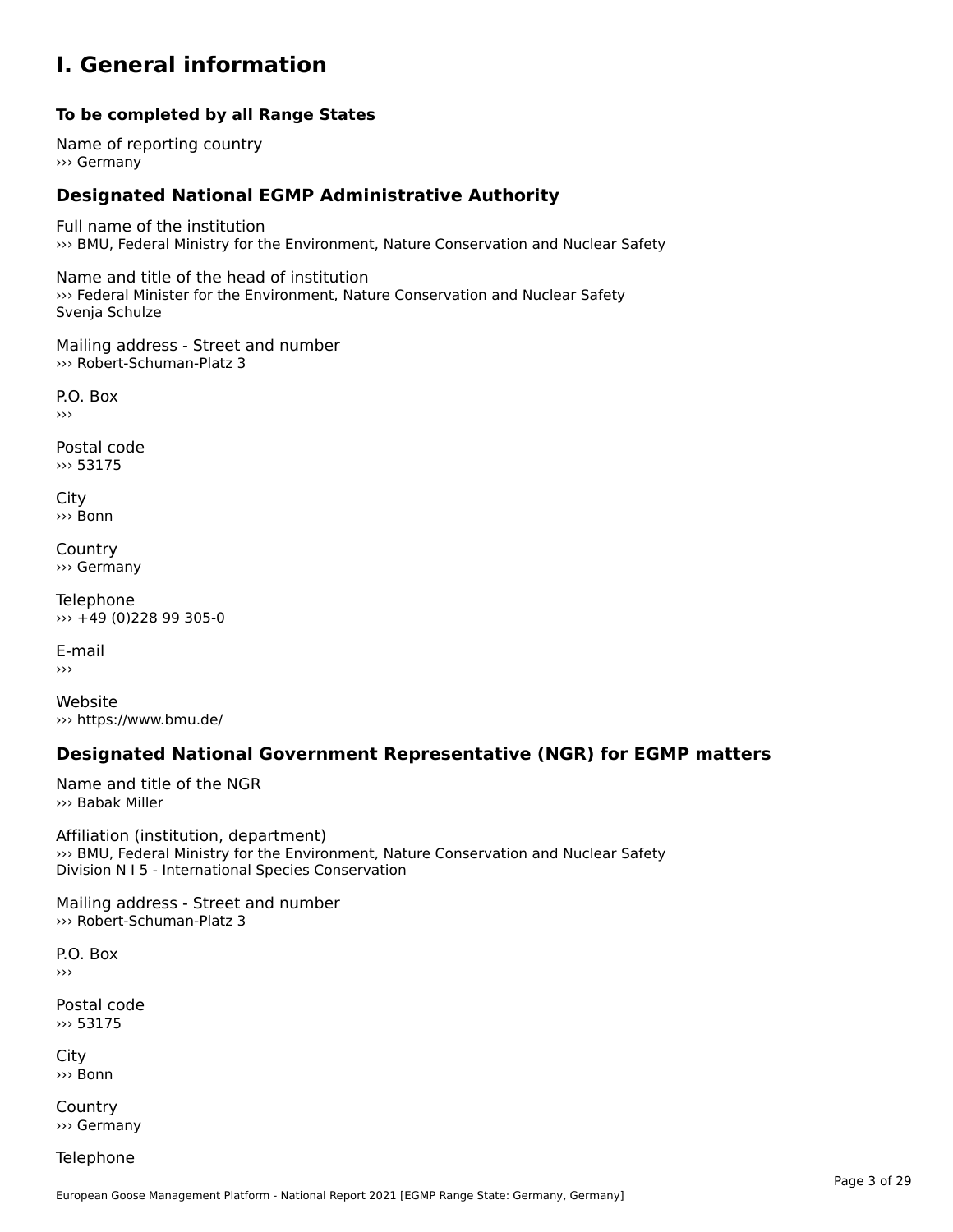››› +49 (0)228 99 305-2655

E-mail ››› babak.miller@bmu.bund.de

Website ››› https://www.bmu.de/

### **Additional designated National Government Representative (NGR) for EGMP matters (if available)**

Name and title of the NGR ››› Dr. Heinz Düttmann

Affiliation (institution, department)››› Nieders. Ministerium für Umwelt, Energie, Bauen und Klimaschutz - Referat 27

Mailing address - Street and number ››› Archivstr. 2

P.O. Box

Postal code ››› 30169

City ››› Hannover

**Country** ››› Germany

Telephone ››› +49 (0)511-120 3538

E-mail››› heinz.duettmann@mu.niedersachsen.de

Website››› https://www.umwelt.niedersachsen.de/startseite/

# **Designated National Expert (NE) for EGMP matters**

Name and title of the NE ›››

Affiliation (institution, department)›››

```
Mailing address - Street and number
```
P.O. Box

```
Postal code
```
City  $\rightarrow$ 

**Country** 

```
Telephone
```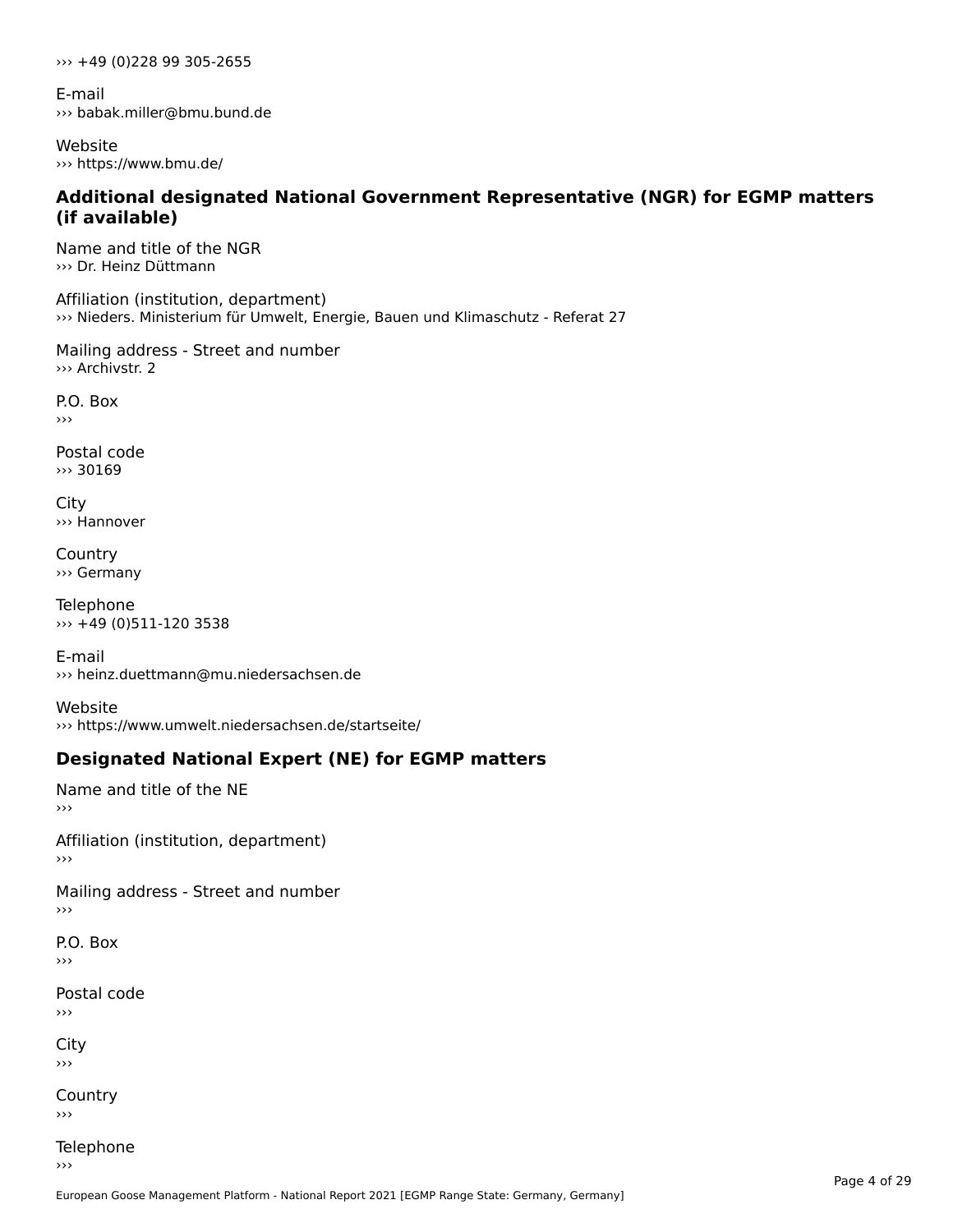E-mail›››

Website

›››

# **Additional designated National Expert (NE) for EGMP matters (if available)**

Name and title of the NE›››Affiliation (institution, department) Mailing address - Street and number P.O. Box Postal code››› $\mathbf{C}^{\text{in}}$  $\mathbf{v}$ Country›››Telephone ›››E-mail›››

Website

### **Other relevant institutions/entities/individual experts that have contributed to this report**report

Please insert information on any other relevant institutions/entities/individual experts that have contributed to this report<br>>>> Dr. Bettina Holsten Ministerium für Energiewende, Landwirtschaft, Umwelt, Natur und DigitalisierungMillisterium it<br>Mercatorstr. 3 Mercatorstr. 3 mercatorst<br>24106 Kiel + 49 (0)431 988 7136 bettina.holsten@melund.landsh.de Rainer DröschmeisterRamer Droschmeister<br>Bundesamt für Naturschutz Fachgebiet II 1.3 MonitoringKonstantinstr. 11053179 Bonn+49 (0)228 84911461 DroeschR@BfN.de Dr. Timm ReinhardtBundesamt für Naturschutz/ Federal Agency for Nature Conservation Bundesannt für Naturschutz/Tederar<br>Department of Wildlife Conservation Konstantinstrasse 110 53179 Bonn GermanyGermany phone: +49(0)228 8491-1433 fax: +49(0)228 8491-1419 iax. +49(0)220 0491-1419<br>email: timm.reinhardt@bfn.de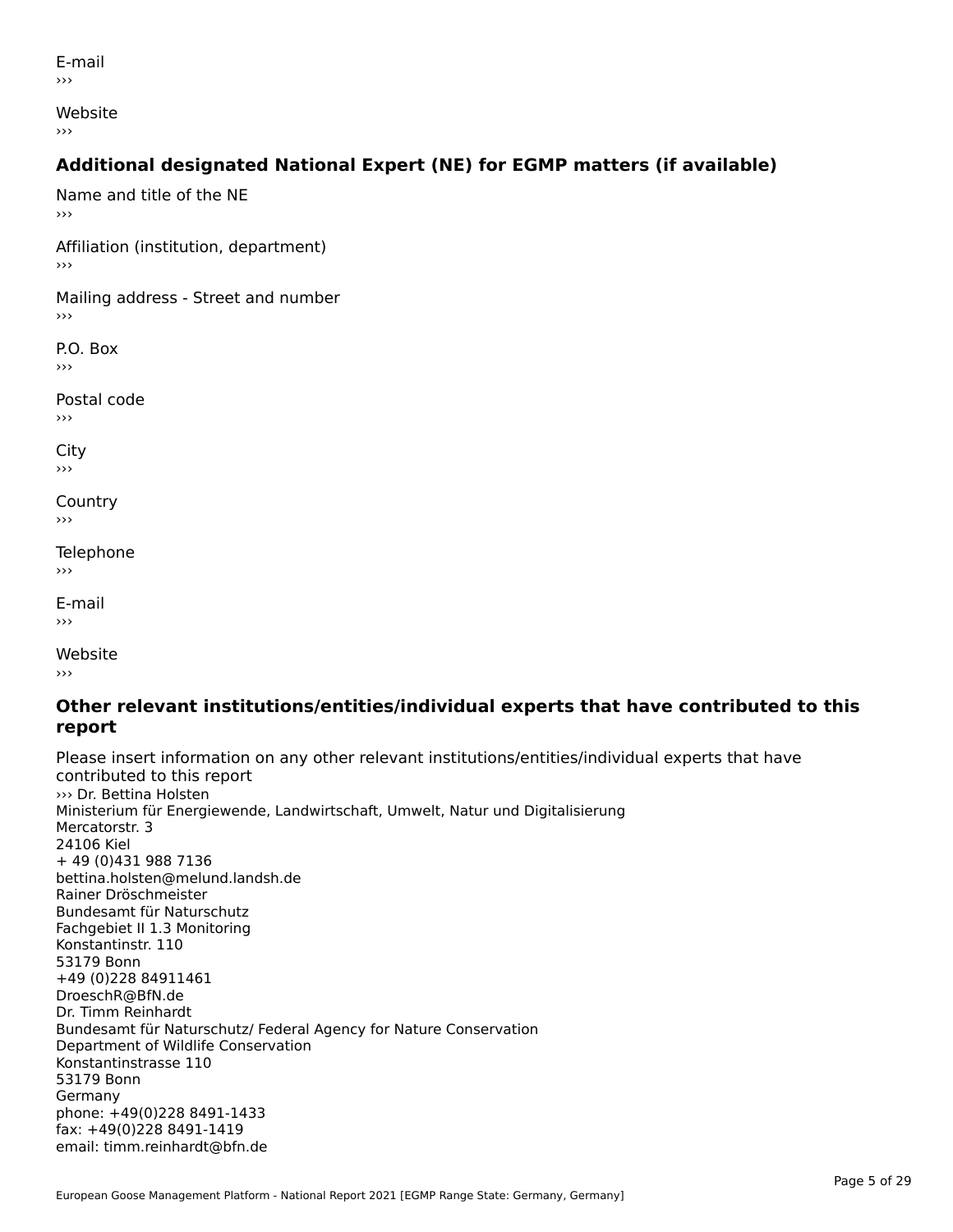### **Additional information and comments (optional)**

Please insert additional information and comments

››› Please note that we have not experienced significant changes compared to the National Report Cycle 2020 which would justify the annual reporting burden. We also do not expect significant changes within the next which would justify the annual reporting burden. We also do not expect significant changes within the next which would justify the annual reporting burdent we also do in<br>year. We urge you to reduce the reporting burden accordingly.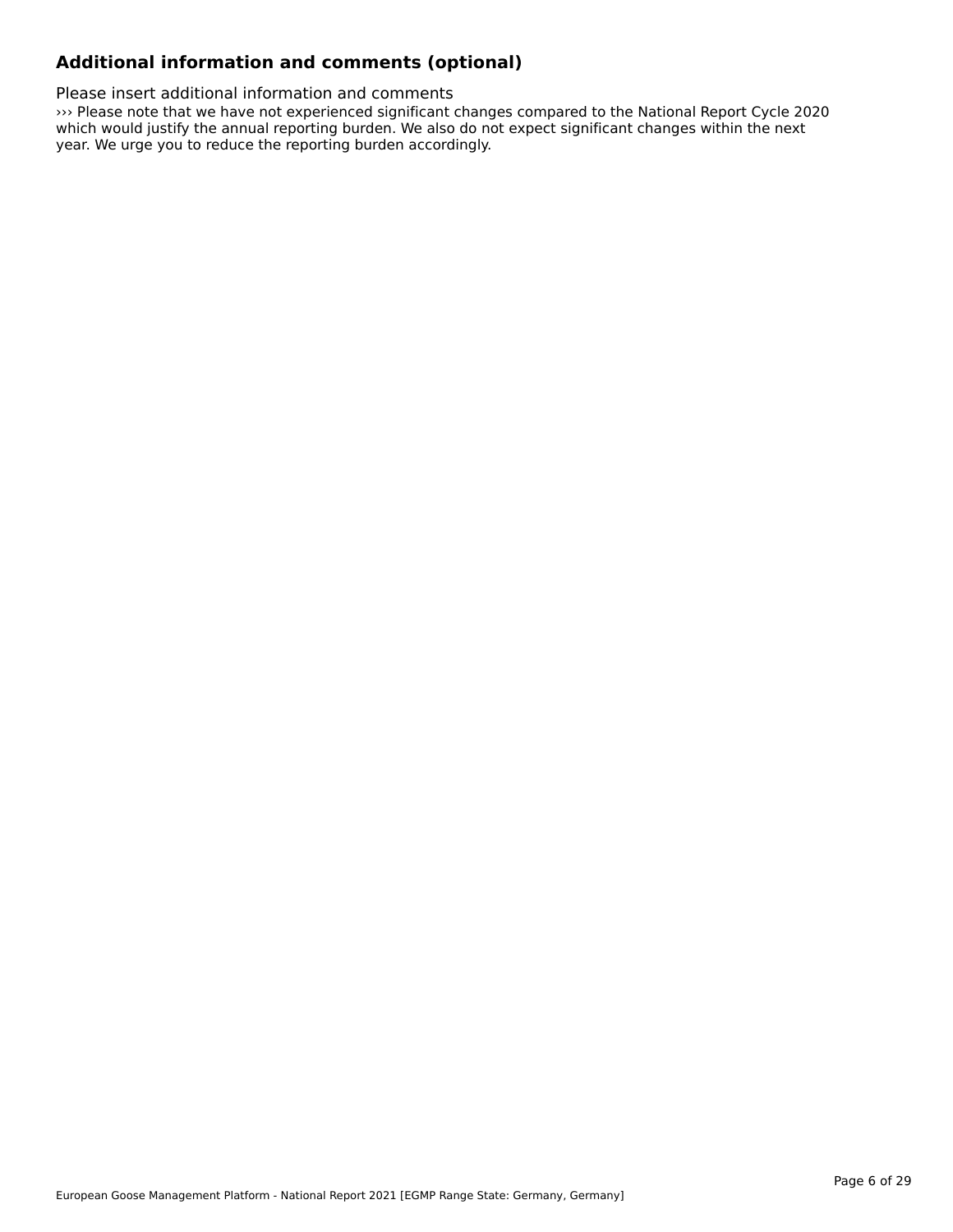### **II. General non-species-specific reporting**

#### **To be completed by all Range States**

II.1. Are you monitoring the level of agricultural conflict (damage, complaints) with geese in your country n.i. Are you monitoring the lever or agricultural connict (damage, complaints) with g<br>on national (centralized for the entire country), regional(sub-national) or local level?

(PfG ISMP p.33, Objective II  $(4+5)$ ) Please select only one option ☑ Yes**☑ Yes**<br>□ No □ No<br>□ Not relevant

Please indicate the level:

Possibility for multiple options  $\Box$  National (centralized for the entire country) ☑ Regional (sub-national) ☑ Local

#### **National (centralized for the entire country) monitoring**

Please provide details on the national monitoring methods, units, frequency and the coverage

Are these national activities species-specific? Please select only one option *riease*<br>□ Yes<br>□ No  $\Box$  No

Please list the species

›››

#### **Regional (sub-national) monitoring**

Please provide details on the regional monitoring methods, units, frequency and the coverage ››› To evaluate the loss of biomass by foraging arctic geese Lower Saxony designed a three years study in which test and control areas - the latter prevented from goose grazing by exclosures - were compared. The which test and control areas - the latter prevented from goose grazing by exclosures - were compared. The which test and control areas - the latter prevented from goose grazing by exclosures - were compared. The study<br>study was carried out in areas protected under the Birds Directive in the years 2008-2010. The study has study was carried out in areas protected under the Birds Directive in the years 2006-2010. The study has<br>currently been repeated with the result that loss of biomass by grazing geese in grasslands has increased by about 20 %.In SH the loss of grass biomass on public grassland at the Wadden Sea coast and at the Halligen is estimated in three classes by sight estimations every year. In 2021 geese damage is mapped in an area of nearly 20 km² at two different time slots (March and May) in Schleswig-Holstein and compared with satellitedeath zo kin at two unterent thre slots (march and may) in Schleswig-Holstein and compared with sater data. The aim of the project is to identity the opportunities to use remote sensing data to quantify geese grazing damage. Results are expected by the end on 2021.

Are these regional activities species-specific? ∩ne enese regional activ<br>Please select only one option ☑ No

Please list the species ›››

#### **Local monitoring**

Please provide details on the local monitoring methods, units, frequency and the coverage

Are these local activities species-specific? *Please select only one option* ☐ Yes☑ No

Please list the species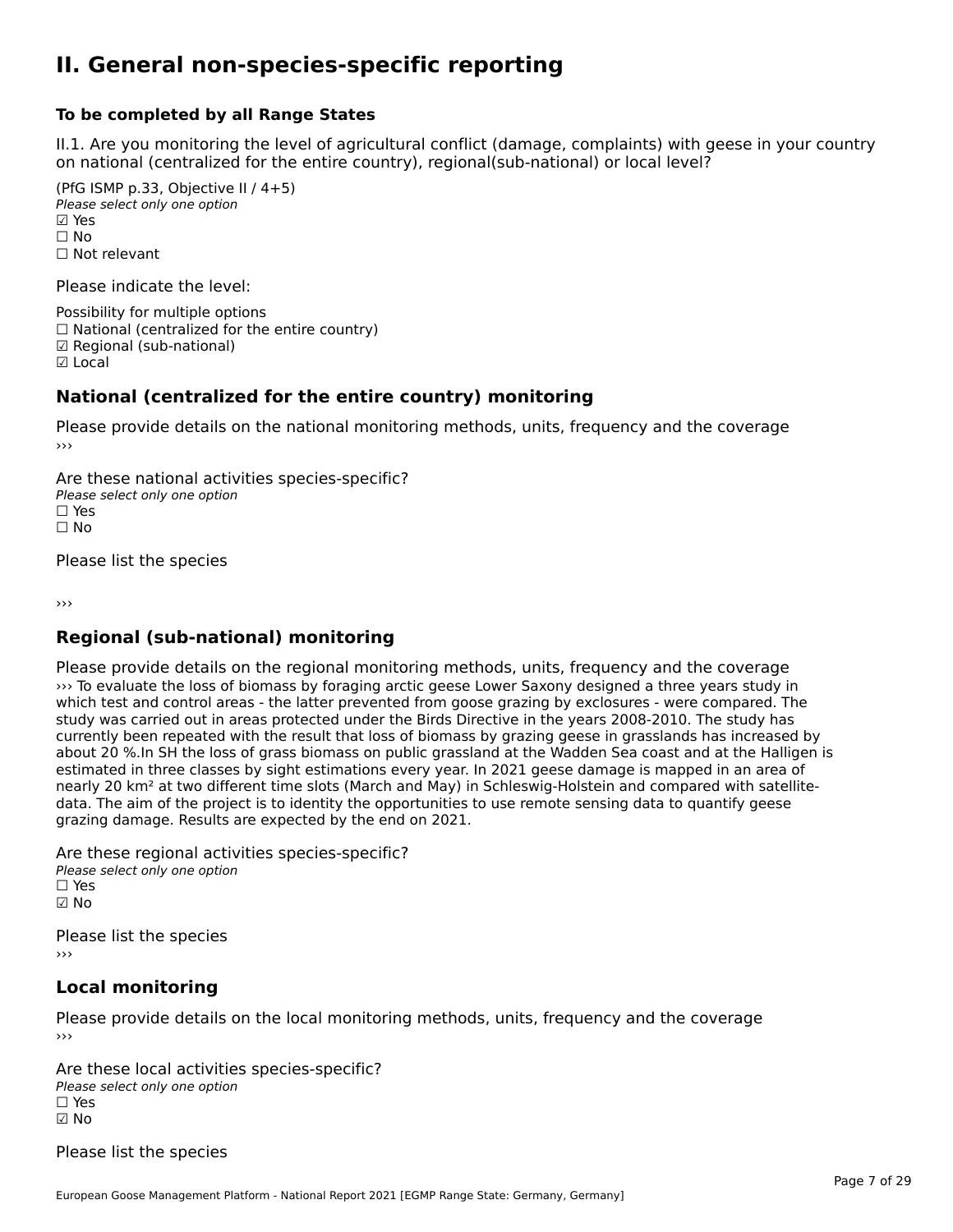›››

Please explain the reasons›››

Please explain the reasons ›››

II.2. What management measures does your country apply to manage agricultural conflicts related to

(PfG ISMP p. 33, Objective II  $/$  4+5)

Possibility for multiple options

rossibility for multiple options<br>□ No agricultural conflict related to geese has been recorded in my country

 $\Box$  No management measures are applied to manage agricultural conflicts related to geese

☑ Compensation schemes (payments to farmers for losses e.g. crop damage)

ය compensation schemes (payments to ramiers for fosses e.g. crop damage)<br>☑ Subsidy schemes (payments to support farmers to provide for/tolerate geese on their land, replacing agricultural use)

use,<br>☑ Scaring schemes or other preventive measures designed to actively keep geese away from farmland ⊠ Scaring scrientes of other preventive measures designed to a<br>☑ Designation of goose foraging areas (accommodation areas)

ය Designation of goose foraging areas (accommodation areas)<br>☑ Derogation shooting to keep geese away from sensitive crops and to reduce population size

⊠ Derogation shooting to keep geese away nom sensitive crops and<br>☑ Any other management measures to alleviate agricultural conflict

### **No management measures are applied**

Please explain the reasons ›››

### **Compensation schemes (payments to farmers for losses e.g. crop damage)**

Please indicate the level at which the schemes are applied

Possibility for multiple options ™assibility for multiple options<br>□ National (centralized for the entire country) □ National (centralized io<br>☑ Regional (sub-national) ⊠ Regio<br>□ Local

Please explain how the damage (yield loss) is determined I case explain now the damage (yield 1033) is determined<br>
Separation are according to a set of damage caused by arctic geese (White-fronted, Tundra Bean and Barnacle Geese) at SPAs and elsewhere in North Rhine - Westphalia.

Are these schemes species-specific?Please select only one option ☐ Yes☑ No

Please provide details on the species-specific measures

Please provide any other details (e.g. results), if available

Please explain the reasons

››› Arctic geese are protected in North-Rhine – Westphalia and SPAs have been established, inter alia for these sys arctic geese are protected in North-Killie – westprialia and SPAS have been established, litter and for<br>species. Numbers of White-fronted and Barnacle Geese have increased considerably. Thus, the payment species. Numbers of Wille-Holled and Barnacle Geese have increased considerably. Thus, the payment<br>scheme compensates farmers for crop damage caused by feeding geese by feeding geese at SPAs and elsewhere.

Is the effectiveness of this scheme evaluated?Please select only one option ☐ Yes☑ No

Please provide details on the evaluation of effectiveness

Please provide any other details (e.g. results), if available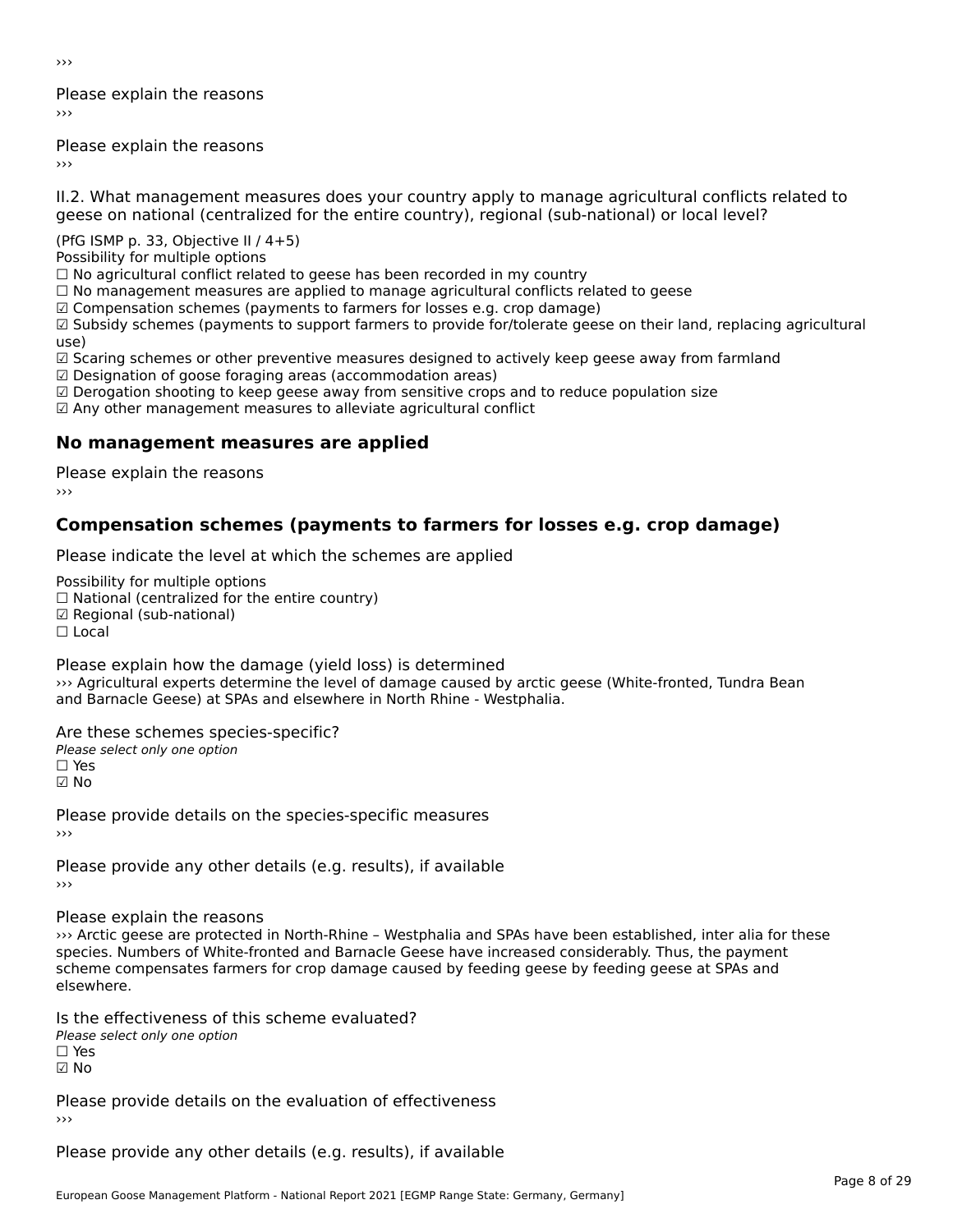›››

Please explain the reasons›››

### **Subsidy schemes (payments to support farmers to provide for/tolerate geese on their land, replacing agricultural use)**land, replacing agricultural use)

Please indicate the level at which subsidy schemes are provided

Possibility for multiple options ™assibility for multiple options<br>□ National (centralized for the entire country) □ National (centralized io<br>☑ Regional (sub-national) ⊡ Regio<br>☑ Local

Please provide details on the subsidy schemes

››› The subsidy schemes for fields in Schleswig-Holstein mainly consist of providing forage for geese during with a subsidy schemes for helds in Schleswig-Holstein manny consist or providing forage for geese during<br>winter months, in April summer crops are grown on the fields and therefore the subsidy schemes for tolerating whiter months, in April summer crops are grown on the nelus and therefore the subsidy schemes for tolerating<br>geese do not replace agricultural use. Agri-environment schemes for tolerating wintering geese on grasslands geese ad not replace agricultural use. Agri-environment schemes for tolerating wintering geese on gras:<br>and crops are also applied in the main wintering areas in Lower Saxony. These main wintering areas are protected under the Birds Directive and act as accommodation areas for the birds. Additional to the agriprocedured under the Birds Birective and act as accommodation areas for the birds. Additional to the a<br>environment schemes Lower Saxony compensates for extraordinary high damages which exceed the compensatory payments of the agri-environment schemes by far.

Are these schemes species-specific?∩ne these senemes spee<br>Please select only one option

☑ No

Please provide details on the species-specific measures

Please provide any other details (e.g. results) if available

Please explain the reasons›››

Is the effectiveness of this scheme evaluated?□ CHECONCHESS OF C<br>Please select only one option ☐ No

Please provide details on the evaluation of effectiveness

Please provide any other details (e.g. results) if available ›››

Please explain the reasons

### **Scaring schemes or other preventive measures designed to actively keep geese away from farmland**

Please indicate the level of the schemes

Possibility for multiple options rossibility for multiple options<br>□ National (centralized for the entire country) ☐ Regional (sub-national) ☑ Local

Please provide details on the scaring schemes or other preventive measures ››› All kinds of optical and acoustical scaring devices are used by farmers.

Is the effectiveness of this scheme evaluated?Please select only one option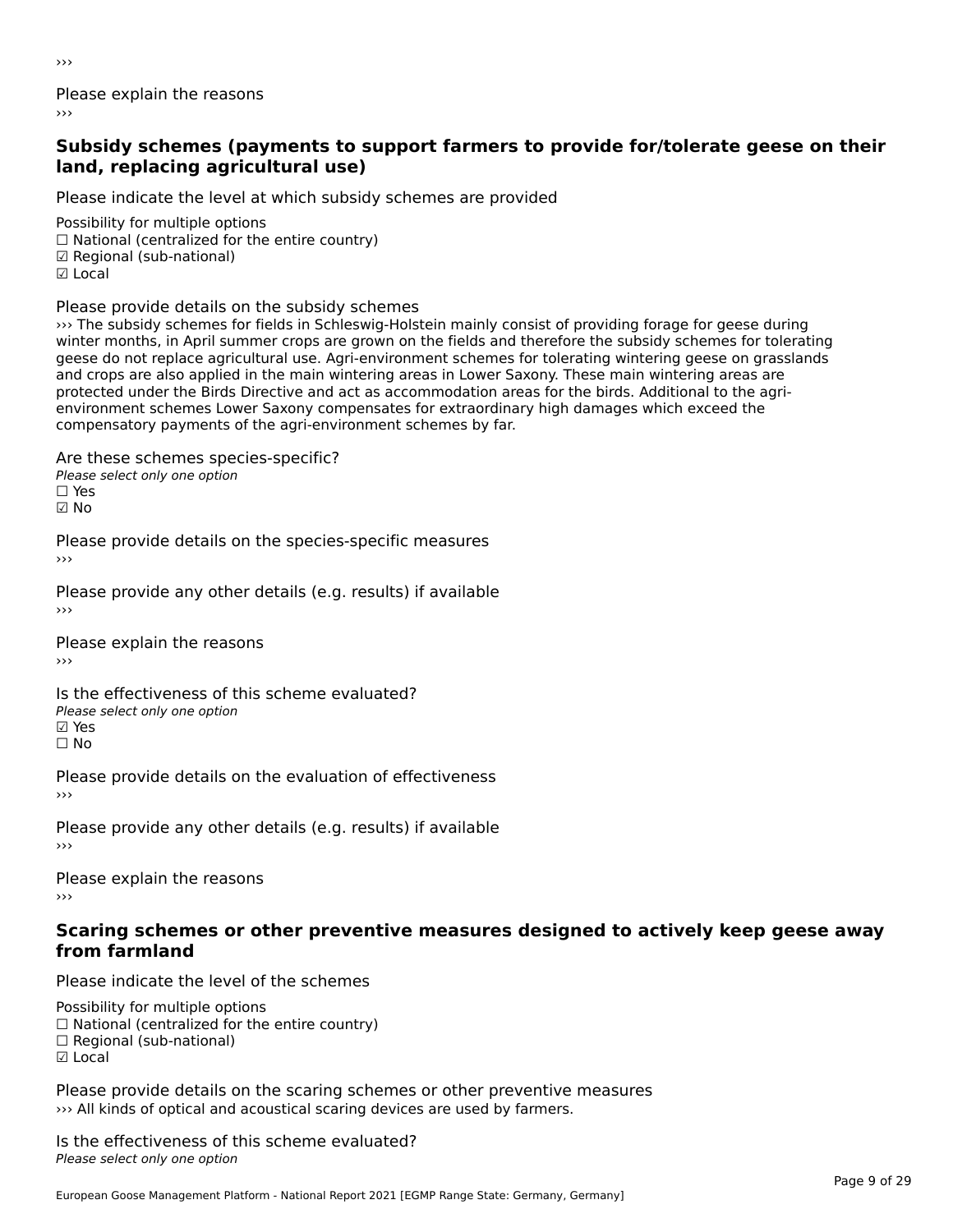☐ Yes☑ No

Please provide details on the evaluation of effectiveness

Please provide any other details (e.g. results) if available

Please explain the reasons›››

# **Designation of goose foraging areas (accommodation areas)**

Please provide details on the foraging areas (accommodation areas) ››› In Lower Saxony the SPAs protected for artic goose species under the Birds Directive act as accommodation areas. In these SPAs farmers tolerate the geese by joining the implemented agrienvironmental schemes, in which farmers are paid for the loss of biomass caused by the foraging geese.

Please indicate at which level the foraging areas are designated

Possibility for multiple options rossibility for multiple options<br>□ National (centralized for the entire country) ☑ Regional (sub-national)⊠ Regio<br>☑ Local

Is the effectiveness of accommodation areas evaluated?Please select only one option ☑ Yes☐ No

Please provide details on the evaluation of effectiveness ››› In Lower Saxony wintering geese are regularly counted in all SPAs protected under the Birds Directive

Please provide any other details (e.g. results), if available

Please explain the reasons

### **Derogation shooting to keep geese away from sensitive crops and to reduce population size**

Please provide species-specific details on the derogation shooting

››› In Schleswig-Holstein derogation shooting of barnacle geese to prevent considerable damage to crops and of the Schleswig-Holstein derogation shooting of barnacle geese to prevent considerable damage to crops and a<br>grassland is allowed in selected districts on the Wadden Sea coast and along the river Elbe outside protected bindependent the university non-other controls on grassiand the severe damage has to be proven by an independent expert to get permission for derogation shooting.

Independent expert to get permission for derogation shooting.<br>In general it is possible to apply for permissions for derogation shooting of all geese species outside the In general it is possible to apply for permissions for derogation shooth<br>hunting seasons that are limited in time, space and number of geese.

Please indicate the application level of the derogation shooting

Possibility for multiple options

rossibility for multiple options<br>□ National (centralized for the entire country)

□ National (centralized io<br>□ Regional (sub-national)

☑ Local

Is the effectiveness of derogation shooting evaluated?

Please select only one option *riease*<br>□ Yes

☑ No

Please provide details on the evaluation of effectiveness

Please provide any other details (e.g. results), if available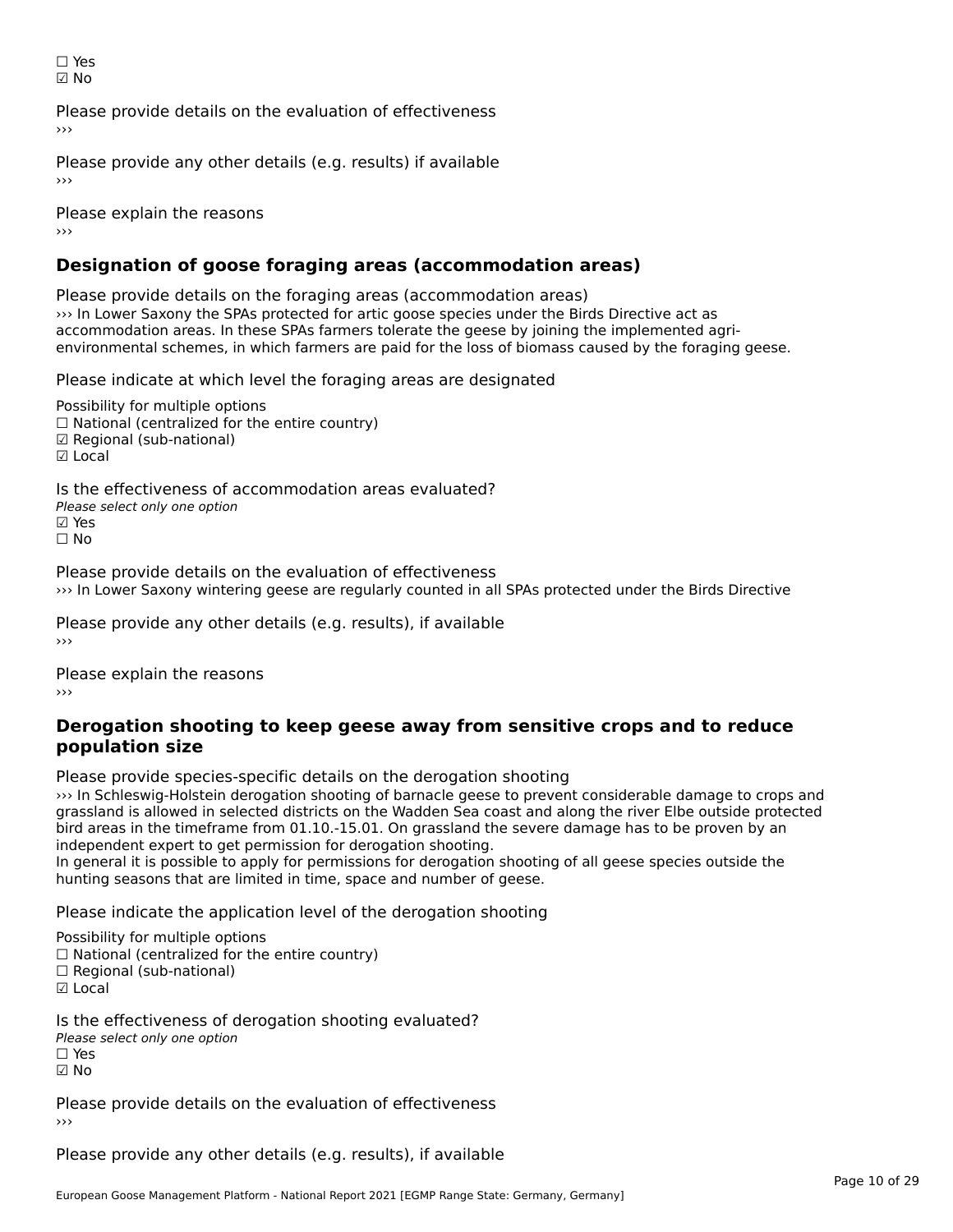›››

Please explain the reasons

# **Any other management measures taken to alleviate agricultural conflicts**

Please provide details on the management measures that are takenI lease provide details on the management measures that are taken. lost due to geese grazing.

Please indicate the level of the measures

Possibility for multiple options  $\Box$  National (centralized for the entire country) □ Regional (sub-national)<br>□ Local

Are these measures species-specific?

∩ne enese measures spe<br>Please select only one option

☑ No

Please give details on the species-specific measures

Please provide brief details (attach file or provide weblink)

Please explain the reasons›››

Is the effectiveness of these measures evaluated?Please select only one option

riease<br>□ Yes

☑ No

Please provide details on the evaluation of effectiveness

Please provide any other details (e.g. results), if available

Please explain the reasons

›››

II.3. Has your country developed new or adjusted existing legislation to facilitate the implementation of adaptive harvest management within the framework of an ISSAP or ISSMP?

(TBG ISSMP; PfG ISSMP) Please select only one option ☐ Yes

☑ The legislation has been reviewed and no need to adjust existing or develop new legislation has been identified ⊠ The regislation has been reviewed and no need to adjust existing or develop new regislation has been ident<br>□ No, but the development of new or adjustment of existing legislation is currently under political discussion □ No, but the development of new or adjustment of existing legislation is currently under political discussion<br>□ No, but the development of new or adjustment of existing legislation is currently under technical discussion □ No, but the development of hew or adjustment of existing regislation is currently under technical discussion<br>□ The legislation has not been reviewed yet for any possible need of adjustment or development of new legislat  $\Box$  Other

Please provide details on the new legislation or the adjustments to existing legislation and the issues addressed

Please attach the legislation

Please indicate if you have used the Guidance on Implementation of AHM through Domestic Legal Piease indicate if you have used the<br>Regulations (adopted at EGM IWG3)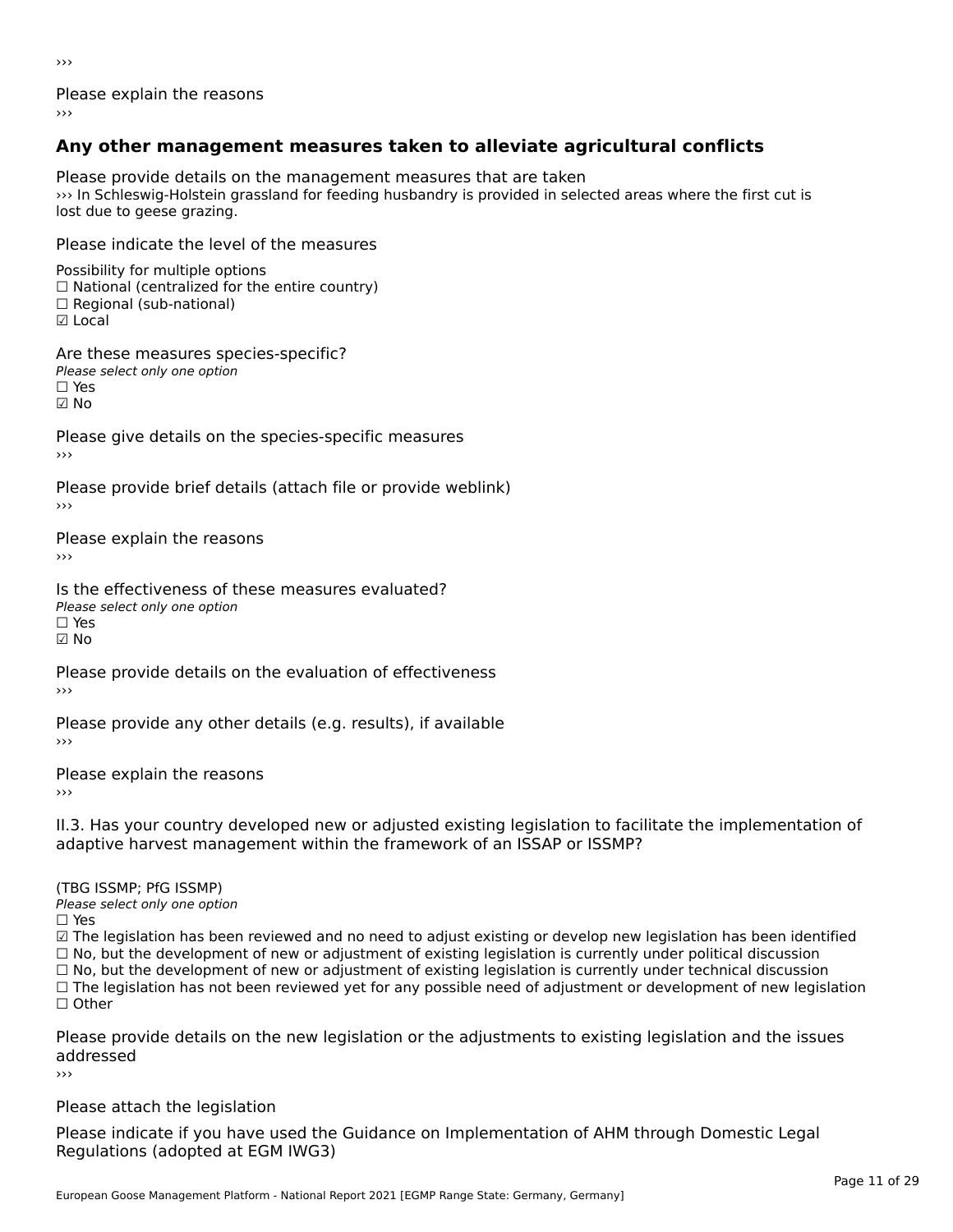Please select only one option *riease*<br>□ Yes ים וכ<br>⊡ No

Please explain what other guidance has been used instead  $\rightarrow$   $>$ 

Please provide details

 $\rightarrow$   $>$ 

Is there an anticipated date to conclude considerations related to development or adjustment of legislation is there an anticipated date to control<br>related to AHM within your country

 $\rightarrow$ 

Is there an anticipated date to conclude considerations related to development or adjustment of legislation related to Arm within your country  $\rightarrow$   $>$ 

Please explain the reasons  $\rightarrow$ 

Please specify  $\rightarrow$   $>$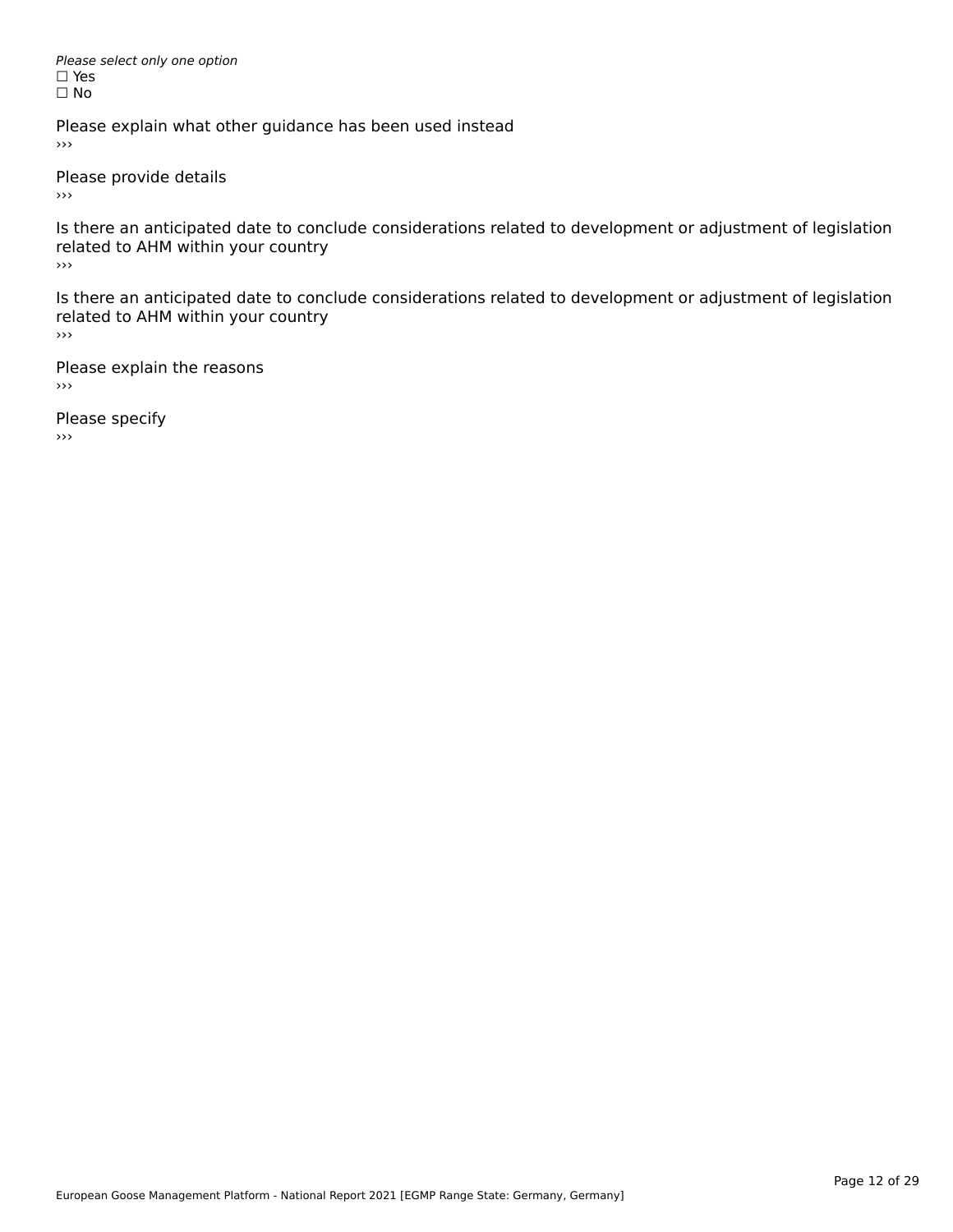# **III. Pink-footed Goose International Species Management Plan (PFG**III. FII<br>ICMAD)

### **Praticipating Range States: Belgium, Denmark, the Netherlands, Norway**

# **General Implementation**

III.1. Does your country have a national (centralized for the entire country), regional (sub-national) or local

(PfG ISMP, p. 29; Objective II+IV/6) Please select only one option *riease select only one option*<br>□ Yes, adopted and being implemented  $\Box$  res, adopted and being implemented<br> $\Box$  Yes, adopted but not being implemented  $\Box$  A plan(s) is/are being developed ☑ No

Please indicate the level of the plan

Possibility for multiple options rossibility for multiple options<br>□ National (centralized for the entire country) □ National (centralized io<br>□ Regional (sub-national) ☐ Local

#### **National management plan**

Please indicate the date of adoption

**National Management Plan** 

Please indicate by whom the plan was adopted

**National** Management Plan

Please provide details about the implementing agency

**National** Management Plan

Please provide a reference to the plan

**National** Management Plan

Please provide a main contact

**National** Management Plan

Does the management plan/s promote recreational uses such as tourism and hunting?

(PfG ISMP, p. 33, Objective II+IV/6) Please select only one optionPlease select only one option  $\square$  Yes ☐ No

Please provide more details on the activities›››

Please indicate the economic, cultural and other value of the recreational activities at national level

Please explain the reasons ›››

# **Regional management plan**

In case of various management plans, please upload a document or table listing all the management plans, $\frac{1}{2}$  case of various management plans, please uploa including the details required in the sections below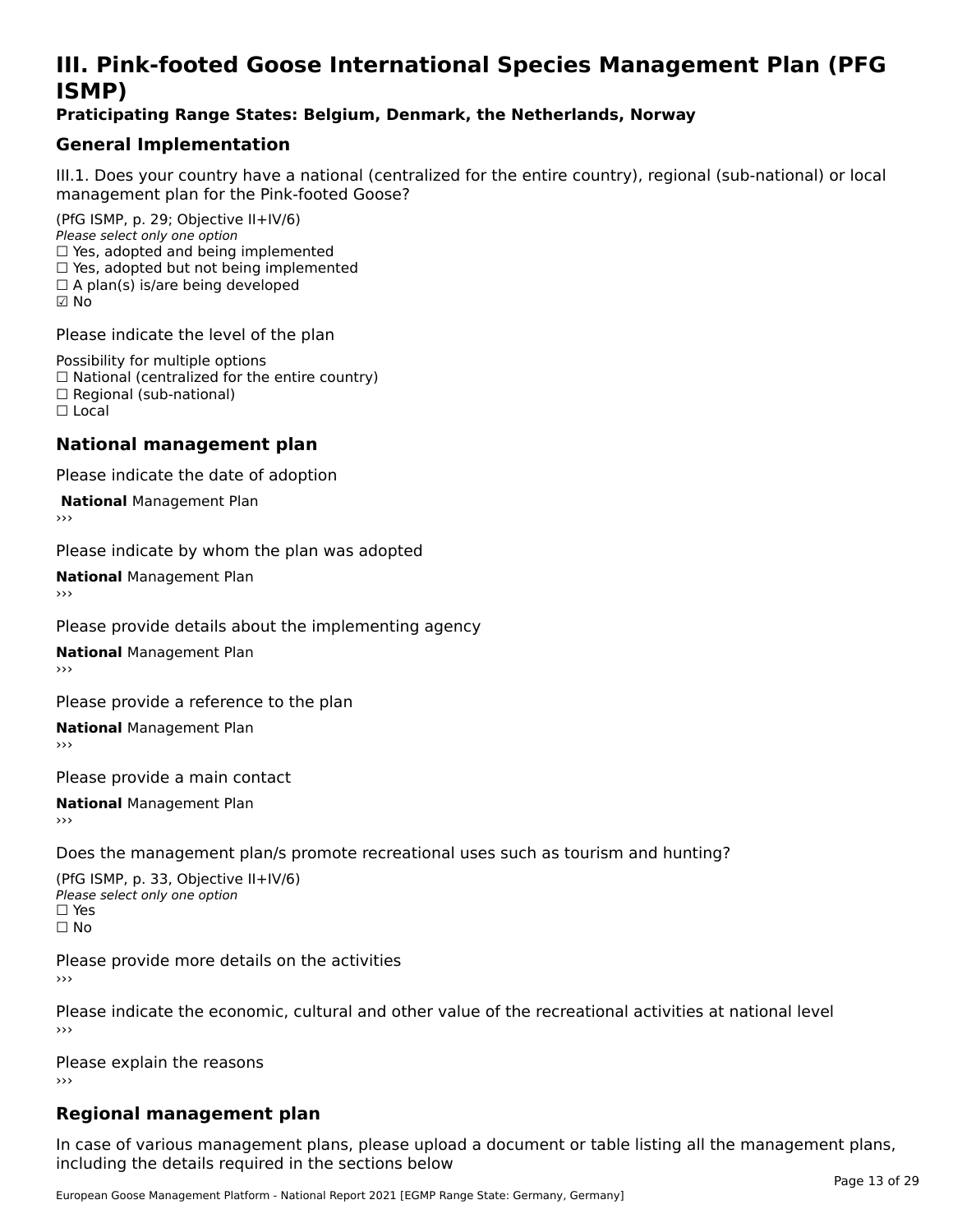›››

Please indicate the region the plan encompasses **Regional** Management Plan Please indicate the date of adoption

**Regional** Management Plan

Please indicate by whom the plan was adopted

**Regional** Management Plan

Please provide details about the implementing agency

**Regional** Management Plan

Please provide a reference to the plan

**Regional** Management Plan

Please provide a main contact

**Regional** Management Plan

Does the management plan promote recreational uses such as tourism and hunting?

(PfG ISMP, p. 33,Objective II+IV/6) ∩∩ וויוכו פון<br>Please select only one option<br>□ Yes □ Yes<br>□ No

Please provide more details on the activities ›››

Please indicate the economic, cultural and other value of the recreational activities at regional level

Please explain the reasons ›››

# **Local management plan**

In case of various management plans, please upload a document or table listing all the management plans, in case or various management plans, please uploa<br>including the details required in the sections below ›››

Please indicate the area the plan encompasses

**Local** Management Plan

Please indicate the date of adoption

**Local** Management Plan›››

Please indicate by whom the plan was adopted

**Local** Management Plan

Please provide details about the implementing agency

**Local** Management Plan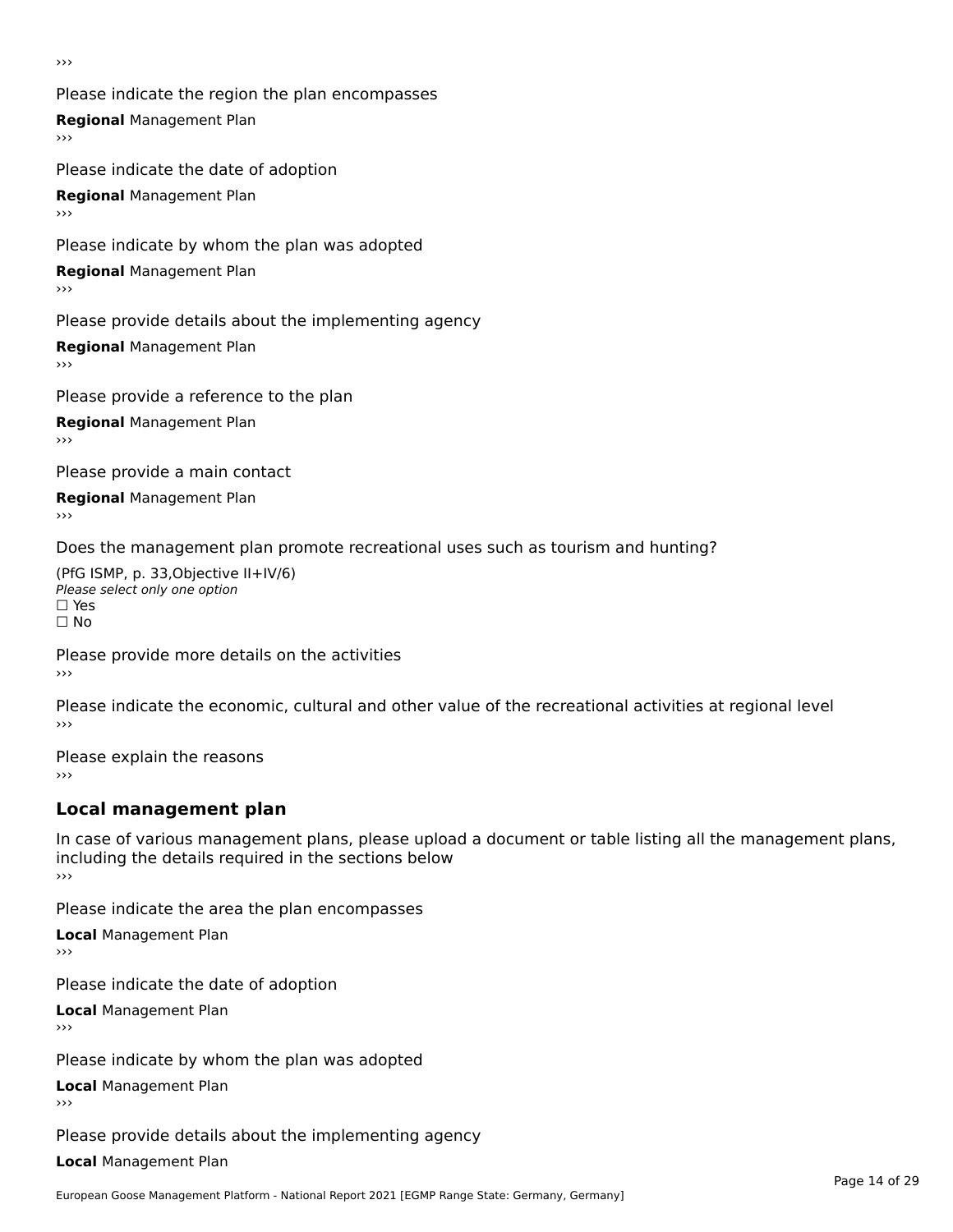›››

### Please provide a reference to the plan

**Local** Management Plan

Please provide a main contact

**Local** Management Plan

Does the management plan promote recreational uses such as tourism and hunting?

(PfG ISMP, p. 33, Objective II+IV/6) Please select only one option☐ Yes☐ No

Please provide more details on the activities

Please indicate the economic, cultural and other value of the recreational activities at local level

Please explain the reasons ›››

Please indicate the level of the plan ∩ease marcate the lever of the plan<br>□ National (centralized for the entire country) □ National (centralized io<br>□ Regional (sub-national) ☐ Local

#### **National management plan**

Please indicate the date of adoption

National management plan

Please indicate by whom the plan was adopted

National management plan

Please provide details about the implementing agency

National management plan

#### Please provide a reference to the plan

National management plan

Please provide a main contact

National management plan

# **Regional management plan**

Please indicate the region the plan encompasses Regional management plan

Please indicate the date of adoption

Regional management plan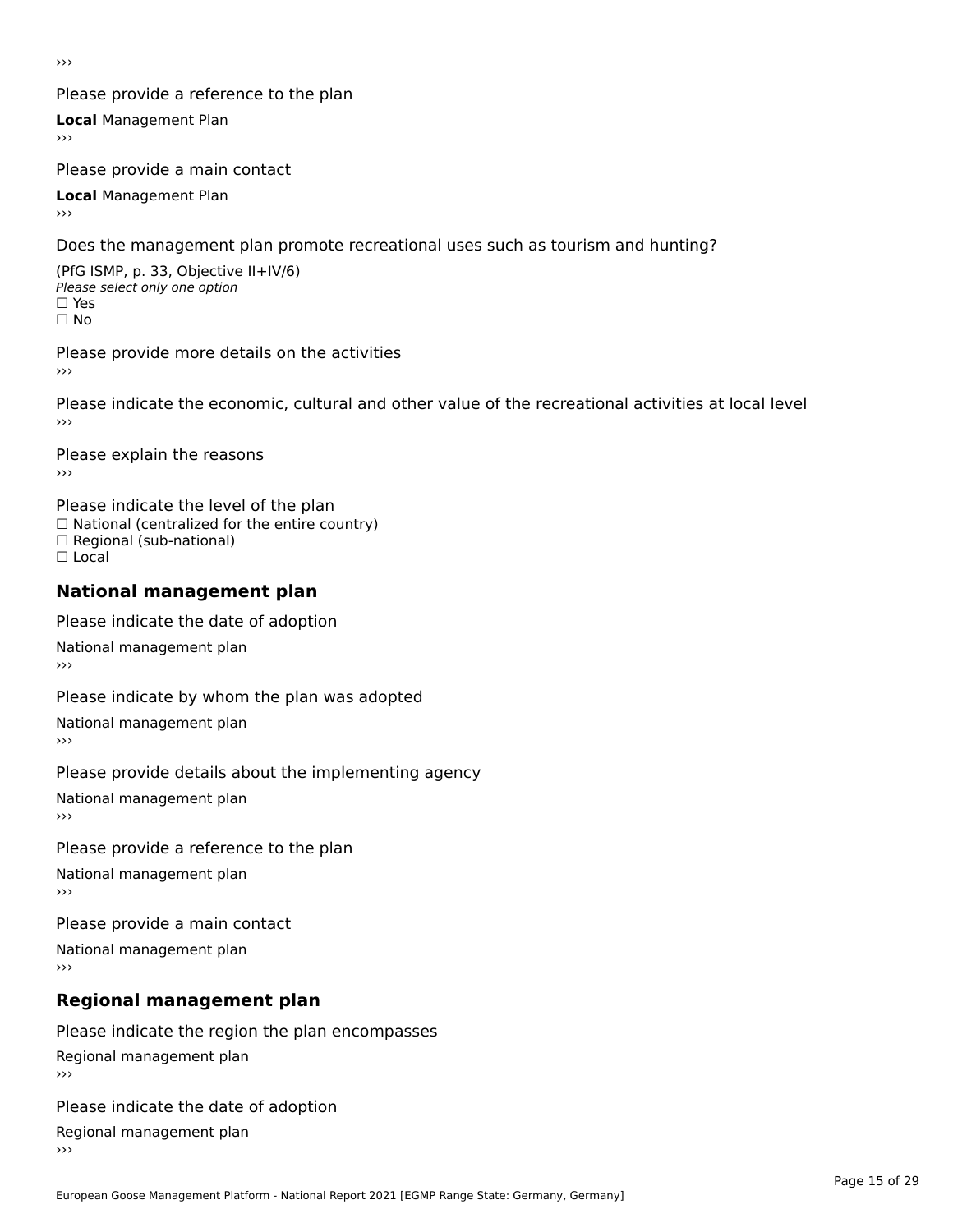#### Please indicate by whom the plan was adopted

Regional management plan

#### Please provide details about the implementing agency

Regional management plan

Please provide a reference to the plan Regional management plan

Please provide a main contact Regional management plan

#### **Local management plan**

Please indicate the area the plan encompasses

Local management plan $\overline{\phantom{a}}$  $\rightarrow$   $>$ 

Please indicate the date of adoption

Local management plan $\overline{v}$ 

Please indicate by whom the plan was adopted Local management plan›››

Please provide details about the implementing agency

Local management plan $\overline{v}$ 

Please provide a reference to the plan

Local management plan›››

Please provide a main contact

Local management plan $\overline{v}$ 

In case of various management plans, please upload a document or table listing all the management plans,in case or various management plans, please upload including the details required in the sections above<br>>>>

Are the management plan/s promoting recreational uses such as tourism and hunting?

(PfG ISMP, p. 33, Objective II+IV/6) Please select only one option☐ Yes☐ No

Please provide more details on the planned activities

Please explain the reasons›››

Please indicate why the plan is not being implemented›››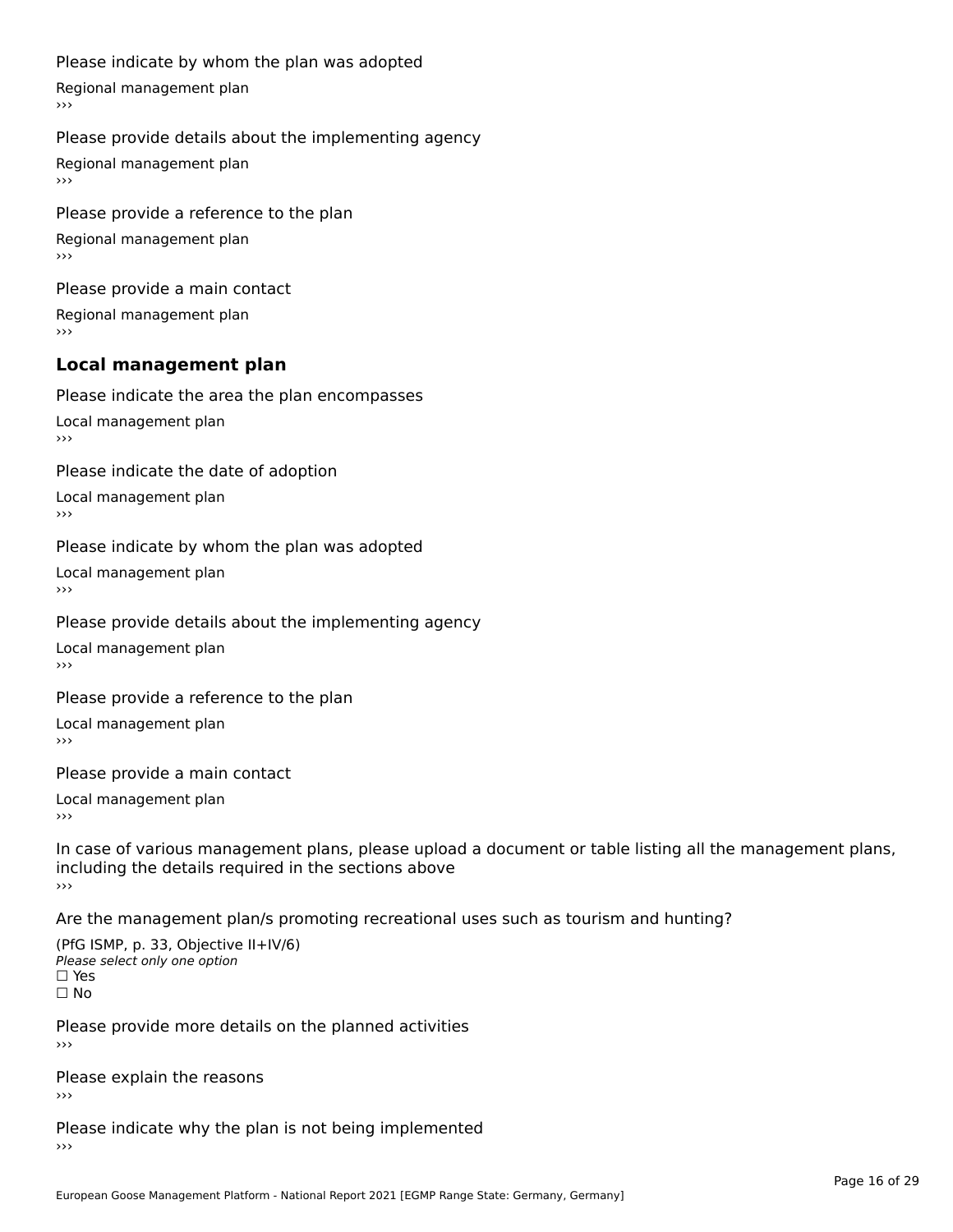Please indicate the timeline for the finalization of the plan›››

Please indicate when it is expected to be adopted

Please indicate the level of the plan(s) (National, regional, local)

Please explain the reasons›››

Field for additional information on management plan/s (optional)

III.2. Has your country established a working group to support the implementation of the PfG ISMP?

(PfG ISMP, p. 29, Objective  $I+II+II+IV/1$ ) Please select only one option □ Yes, a working group has been established □ Tes, a working group has been established<br>□ The establishment of a working group is under consideration

Please indicate the type of working group that has been established

Possibility for multiple options  $\Box$  National (centralized for the entire country)  $\Box$  Regional (sub-national)  $\Box$  Local

#### **National working group**

Please indicate the date of establishment›››

Please list the working group members and coordinator ›››

Please provide details about the functions of the working group ›››

Please provide a main contact ›››

# **Regional working group**

In case of multiple regional working groups, please upload a document or table listing all the working In case of multiple regional working groups, please upload a<br>groups, including the details required in the sections below ›››

Please indicate the region the working group services ›››

Please indicate the date of establishment ›››

Please list the working group members and coordinator ›››

Please provide details about the functions of the working group ›››

Please provide a main contact ›››

# **Local working group**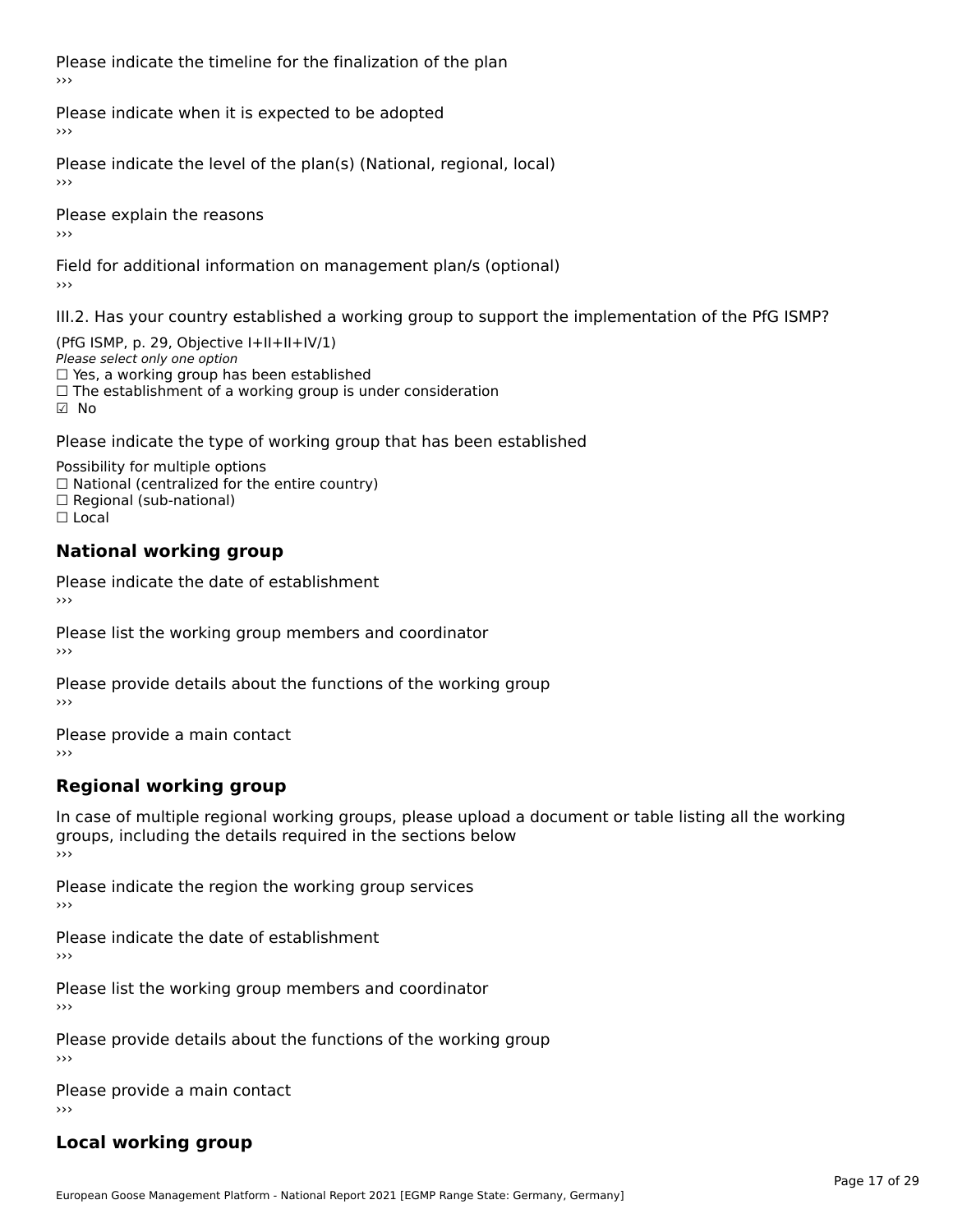In case of multiple local working groups, please upload a document or table listing all the working groups, including the details require in the sections above<br>>>>

Please indicate the area the working group services ›››

Please indicate the date of establishment ›››

Please list the working group members and coordinator ›››

Please provide details about the functions of the working group ›››

Please provide a main contact ›››

Please indicate by when a decision on the establishment will be taken

Please indicate which existing structure or capacity is responsible for the implementation of the PfG ISMP instead

Field for additional information on working group (optional)

### **Objective I. Maintain a sustainable and stable Pink-footed Goose population and its range**range

III.3. Have key sites for the Pink-footed Goose been identified in your country?

(PfG ISMP, p. 32, Objective I/4)Please select only one option ☐ Yes□ Yes<br>□ No

Please upload an Excel table and include specific information for each site on the following items

- $1 \quad \alpha$
- 2 Site
- 2 Site<br>3 Size (ha)

د حدد una<br>4 Location (decimal geographic coordinates; and separately upload a map indicating roost and main foraging areas 4 Location<br>if possible)

- 5 Main habitat types
- 6 Has this site been afforded appropriate designation status at international levels (e.g. Ramsar site, SPA, etc.)? 6. Bestweetter status
- 6a Designation status<br>6b Date of designation
- 
- 6c Any other relevant information
- 7 Has this site been afforded appropriate protected area status at national levels? 7a Designation status
- 7a Designation status<br>7b Date of designation
- 
- 7c Any other relevant information
- 8 Does a management plan exist that address the conservation requirements of pink-footed geese?
- 8a Provide brief details e.g. about the hunting regulations and other management regimes ›››

Please explain the reasons

III.4. Are measures being taken to restore and/or rehabilitate Pink-footed Geese roosting and/or feeding habitats?

 $(PCI GMP, p. 33, Qb)$  is the I+II/7) Possibility for multiple optionsPossibility for multiple options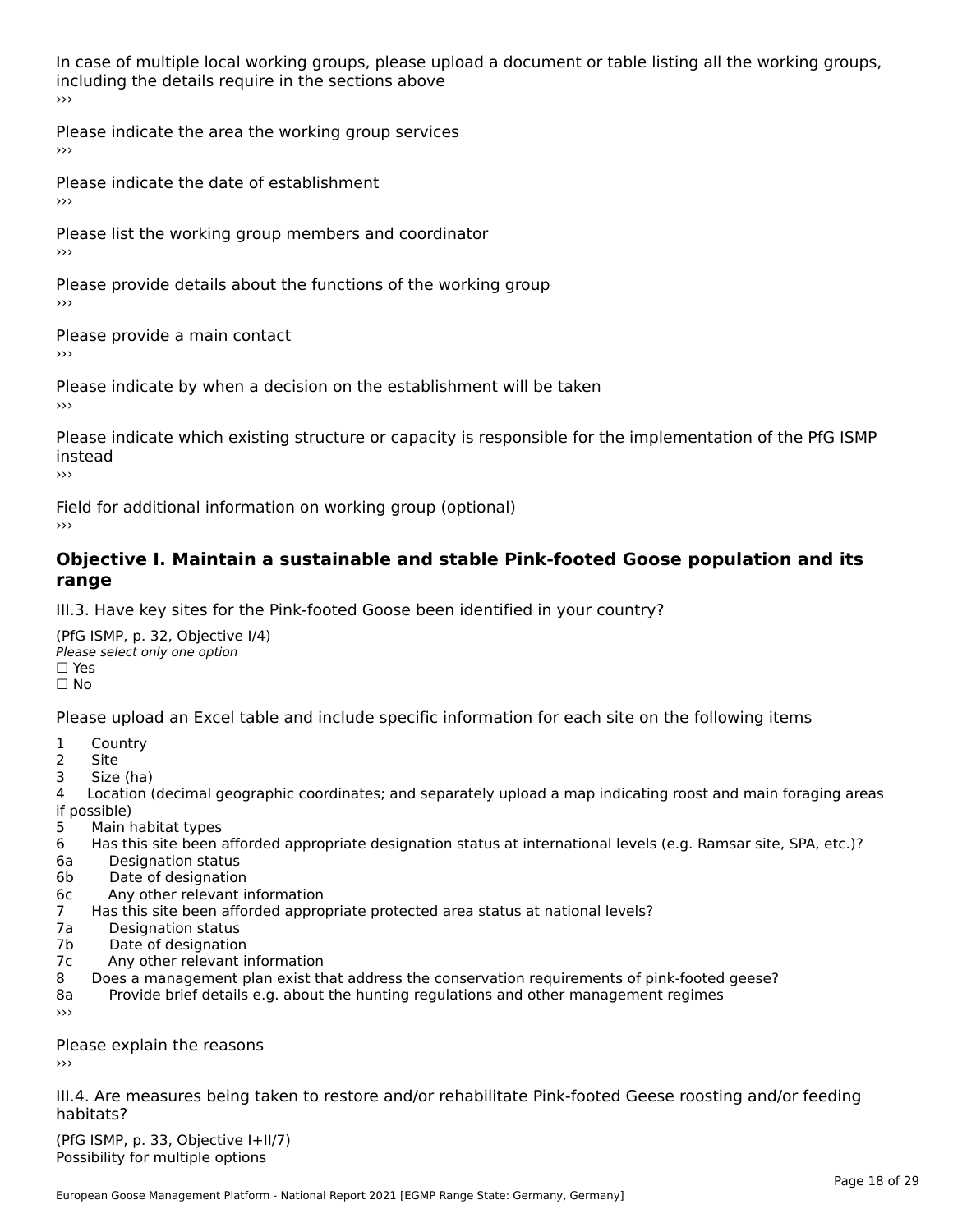☐ In staging areas □ in staging areas<br>□ In the wintering areas ☐ Not relevant

# **In the staging areas**

Please provide brief details, listing sites and measures ›››

#### **In the wintering areas**

Please provide brief details, listing sites and measures ›››

Please explain the reasons

III.5. Has a programme for prevention of Pink-footed Goose breeding on mainland been developed and

(PfG ISMP, p. 31, Objective I+II+II/2)

**[only for Norway]**

Please select only one option riease select only one option<br>□ Yes, the programme is being implemented

 $\Box$  ies, the programme is being implemented to date  $\Box$  Yes, but the programme is not being implemented to date

 $\Box$  No, but a programme is under development

Please provide information on measures taken to date

Please provide results, if available

Please provide brief details on the measures and timeline of the programme›››

Please explain why it has not been implemented

Please provide brief details and expected date of enacting it

Please provide details on any other relevant activities undertaken, if any›››

### **Keep agricultural conflicts to an acceptable level**

III.6. Are agricultural conflicts related to Pink-footed Geese (e.g. crop damage) currently at an acceptable

(PfG ISMP, p. 33, Objective II / 4+5)Please select only one option ☐ Yes☐ No

Please indicate how these conflicts are being addressed

Please indicate how these conflicts are being addressed›››

Please provide further details, as necessary ›››

#### **Objective III. Avoid increase in tundra vegetation degradation on the breeding range**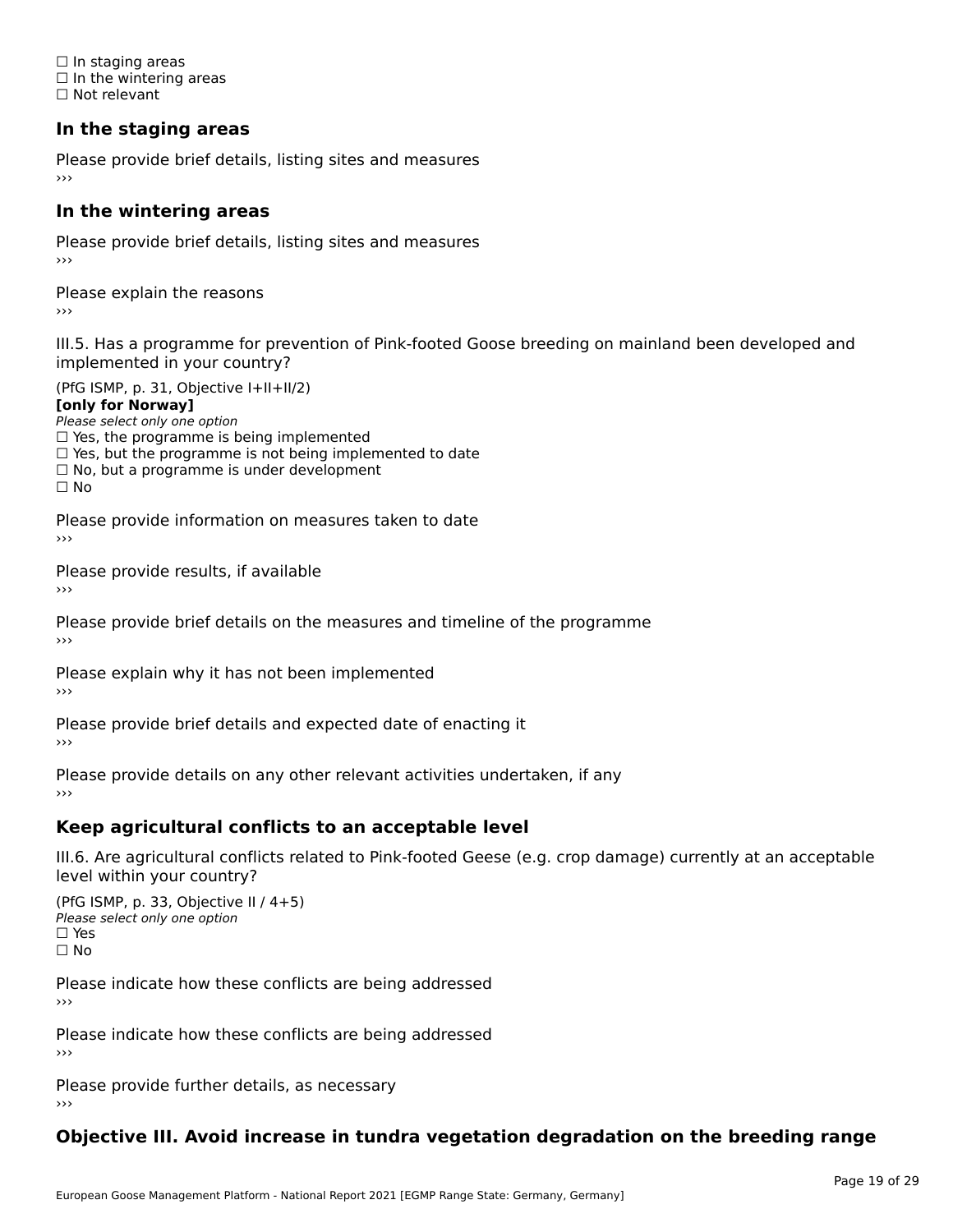III.7. Is the extent of arctic tundra degradation on Svalbard caused by the Pink-footed Goose monitored?

(PfG ISMP, p. 33-34, Objective III /8) **[only for Norway] Please select only one option** □ Yes<br>□ No

Please provide details on the type of monitoring activities (who is conducting them and how they are conducted)›››

Is there an increase in the level of degradation of the arctic tundra? □ CitCre dir increduce in c<br>Please select only one option □ Yes<br>□ No

Please provide any results or evidence

Please provide any results or evidence

Please explain the reasons›››

### **Objective IV. Allow for recreational use that does not jeopardize the population**

III.8. Does your country promote and/or implement (in the past three years) any national or regional (sub $m.0.168$  your country promove and/or miplement (in the past time years) any national or national) hunting-related campaigns, training programmes and/or management activities ?

(PfG ISMP, p. 31, Objective VI/3) **[only Norway and Denmark]** Possibility for multiple options ☐ Wise use hunting practices  $\Box$  wise use numing practices<br> $\Box$  Best practices to reduce crippling rates □ Best practices to reduce crippinig rates<br>□ Self-organization and coordination of local hunting □ Sen-organization and coordination or local nunting<br>□ No campaigns, programmes or activities have been implemented

# **Wise use hunting practices**

Please provide brief details (attach files or provide web links, if available) ›››

### **Best practices to reduce crippling rates**

Please provide brief details (attach files or provide web links, if available)

# **Self-organization and coordination of local hunting**

Please provide brief details (attach files or provide web links, if available)

Please explain the reasons›››

### **Optionally, please provide any other information related to the implementation of the PfG ISMP**

Please provide further information here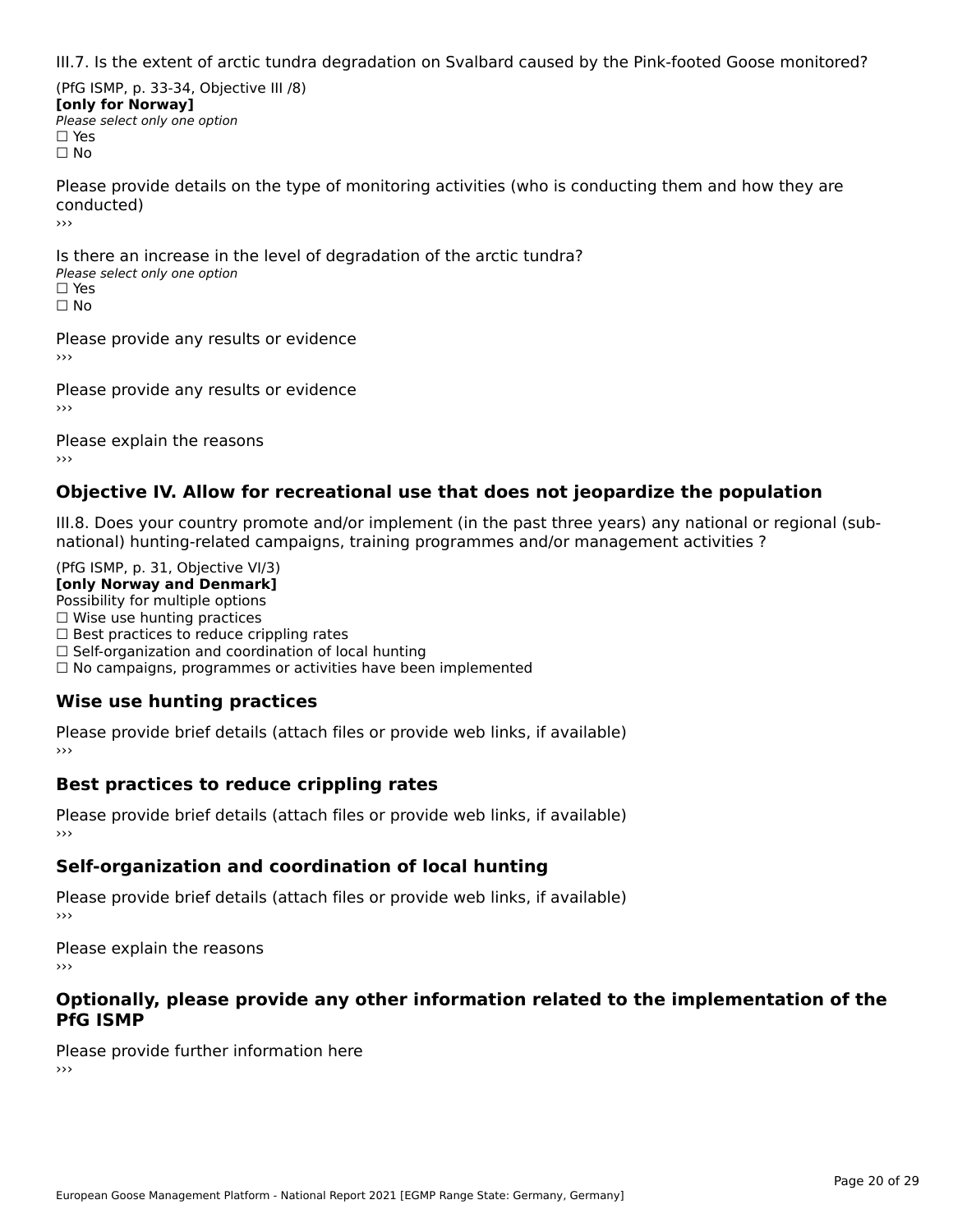#### **IV. Sub-section A: Taiga Bean Goose International Single Species Action Plan (TBG ISSAP) - Eastern 1 Management UnitAction Plan (TBG ISSAP) - Eastern 1 Management Unit**

Participating Range States**: Belarus, Estonia, Germany, Latvia, Ukraine** 

### **Objective 1. Increase survival rate of adults**

### **Result 1.1 Legal harvest does not jeopardize an increase of adult survival rates**

IV.1. Has your country developed and adopted legislation for the closure of hunting of TBG to allow for TBG IV.1. Thas your country developed and add<br>to pass before goose hunting is opened?

(activity 1.1.1.1 Workplan for the implementation of non-AHM related actions (2018-2020) agreed at the 3rd EGM IWG meeting in Leeuwarden, the Netherlands in June 2018) **[all Participating Range States]**

#### [all Participating Range States]

Please select only one option ☑ Yes, developed and adopted $\boxtimes$  Yes, developed and adopted

□ Tes, developed and adopted<br>□ Yes, developed but not adopted

Please describe what legislation has been developed ››› Most federal states closed the hunting of bean goose in general to avoid unintended killings of taiga been which redefiar states closed the hunting of beam goos.<br>geese; in others the legislation still has to be adapted.

Please indicate when it was adopted

Please indicate how the legislation is enforced

Please describe what legislation has been developed

Please indicate the timeframe when the legislation is expected to be adopted

Please explain the reasons

### **IV.2. Please indicate how you are improving the knowledge of the occurrence of TBG on sub-species level in your country**on sub-species level in your country

(activity 1.1.1.2 Workplan for the implementation of non-AHM related actions (2018-2020) agreed at the 3rd EGM IWG meeting in Leeuwarden, the Netherlands in June 2018) **[all Participating Range States]**

IV.2.1. Ensuring national monitoring at all known key sites <del>■ Western Chroning</del> Hational<br>Please select only one option ☑ No

Please describe the activities undertaken›››

Please list the key sites where monitoring activities are being undertaken

Please provide relevant documents or weblinks

### Please explain the reasons

››› Species with an inland distribution (esp. Taiga und Tundra Bean Goose) are not well covered by the existing we species with an initial distribution (esp. Taiga dhu Tunura Bean Goose) are not well covered by the existing<br>monitoring programs, which are mainly based on the waterbird counts that are restricted to the water bodies. Germany is aiming to improve the monitoring of TBG with a research project on geese monitoring in Germany<br>Germany is aiming to improve the monitoring of TBG with a research project on geese monitoring in Germany which started in December 2019. In the project, special attention is given to TBG monitoring. Results will be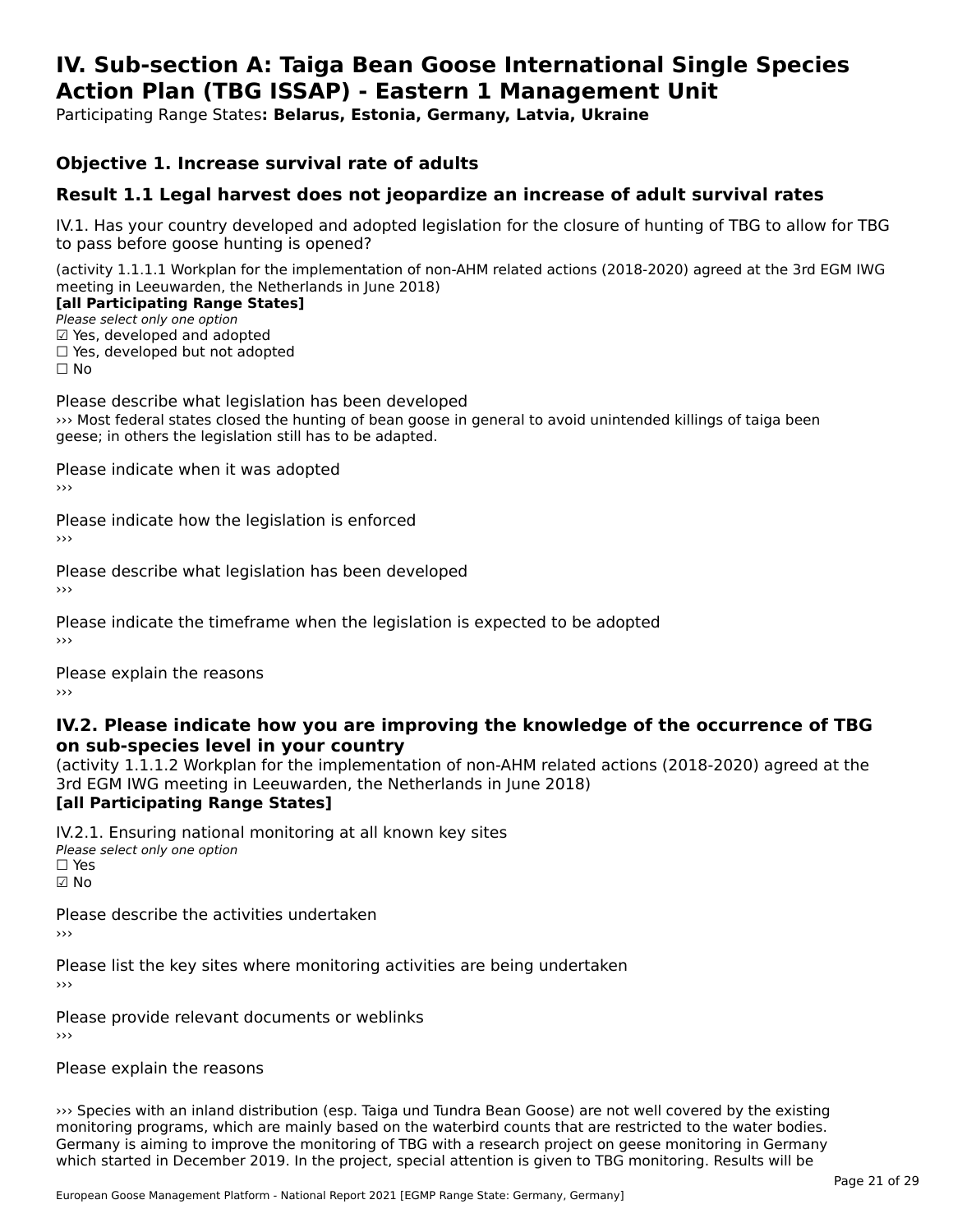available in 2021.

IV.2.2. Providing identification training to people carrying out the monitoring activities wellen i Foviallig Tachtin<br>Please select only one option **☑ Yes**<br>Π No Please describe the activities undertaken››› As part of the activites to improve TBG monitoring, specific information on identification of TBG for volunteer monitoring in Germany will be compiled and communicated to volunteers involved in goose monitoringmonitoring Please provide relevant identification materials or weblinks, if available ›››Please explain the reasons›››IV.2.3. Providing equipment to people carrying out the monitoring activities Please select only one option ☐ Yes☑ No Please describe the activities undertaken ›››Please provide relevant documents or weblinks Please explain the reasons IV.2.4. Carrying out a satellite/GPS tagging project on TBG in the wintering/staging areas The carrying bat a be<br>Please select only one option ☑ NoPlease describe the activities undertaken›››Please provide relevant documents or weblinks ›››Please explain the reasons IV.2.5. Any other relevant activities wellow with the values of the values of the values of the values of the values of the values of the values of the values of the values of the values of the values of the values of the values of the values of the values of **☑ Yes**<br>□ No Please describe the activities undertaken ››› Existing data on satellite tracking of TBG will be analyzed to learn more about diurnal movement patterns between feeding and roosting sites. Results will be used to improve monitoring conception and data analysis. The aim is to find out, if or how a combination of count data from feeding and roosting sites is feasible."

Please provide relevant documents or weblinks

### **Result 1.2 Illegal harvest is reduced to non-significant levels**

IV.3. Does your country implement an awareness-raising campaign for hunters to complement necessary legislation changes?

(activity 1.2.2.1 Workplan for the implementation of non-AHM related actions (2018-2020) agreed at the 3rd EGM IWG meeting in Leeuwarden, the Netherlands in June 2018) **[Only for Belarus and Ukraine]**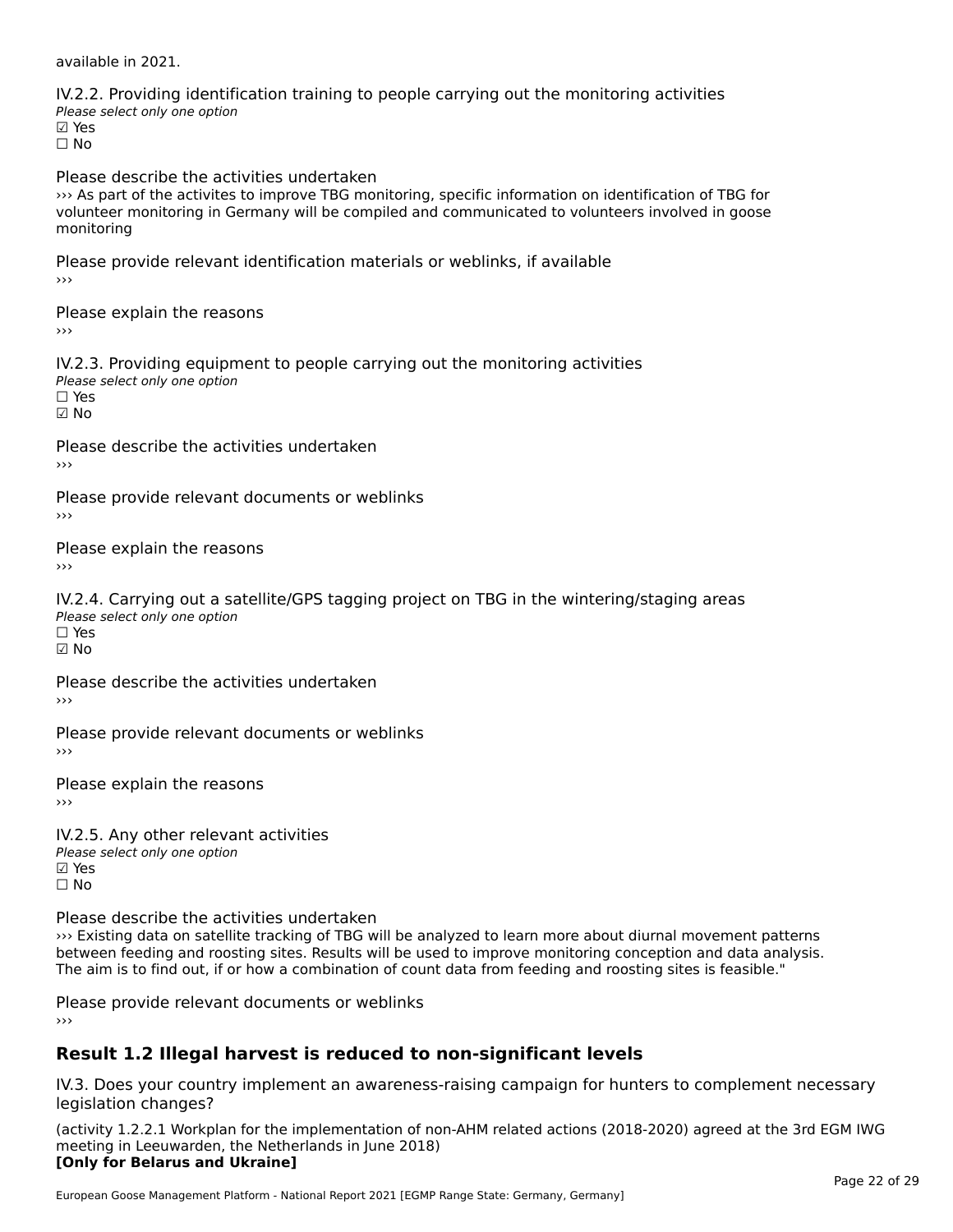Please select only one option  $\Box$  Yes, an awareness-raising campaign is being implemented  $\Box$  Yes, an awareness-raising campaign is being implemented □ No, but an awareness-raising campaign is under development<br>□ No  $\Box$  No

Please indicate who is involved in the implementation (e.g. national NGOs, research institutes, etc.)

Please provide brief details about the activities that are being implemented

Please provide a weblink or upload more information on the campaign›››

Does the campaign include guidance on identification of grey geese? Please select only one option ☐ Yes

☐ No

Please upload identification guides and provide weblinks

Please provide further information, if available

Please explain the reasons›››

Please indicate who is in charge of developing the campaigns

Please provide information on when the development is expected to be finalized›››

Please indicate when the implementation of the campaign is envisaged to start

Please provide reasons why an awareness-raising campaign is not in place

IV.4. Has special publication on the occurrence of the Taiga Bean Goose been produced and disseminated?

(activity 1.2.2.2 Workplan for the implementation of non-AHM related actions (2018-2020) agreed at the 3rd EGM IWG

### **[Only for Ukraine]**

**Please select only one option** *Please select only one option*<br>□ Yes produced and disseminated  $\Box$  ies produced and disseminate<br> $\Box$  Yes, currently being produced ים וכ∍<br>⊡ No

Please provide details on dissemination, upload publication or provide weblink

Please provide details on the timeframe›››

Please indicate who is in charge of producing the publication

Please provide details on the dissemination plans›››

Please explain the reasons›››

# **Other objectives and results as decided by the EGM IWG**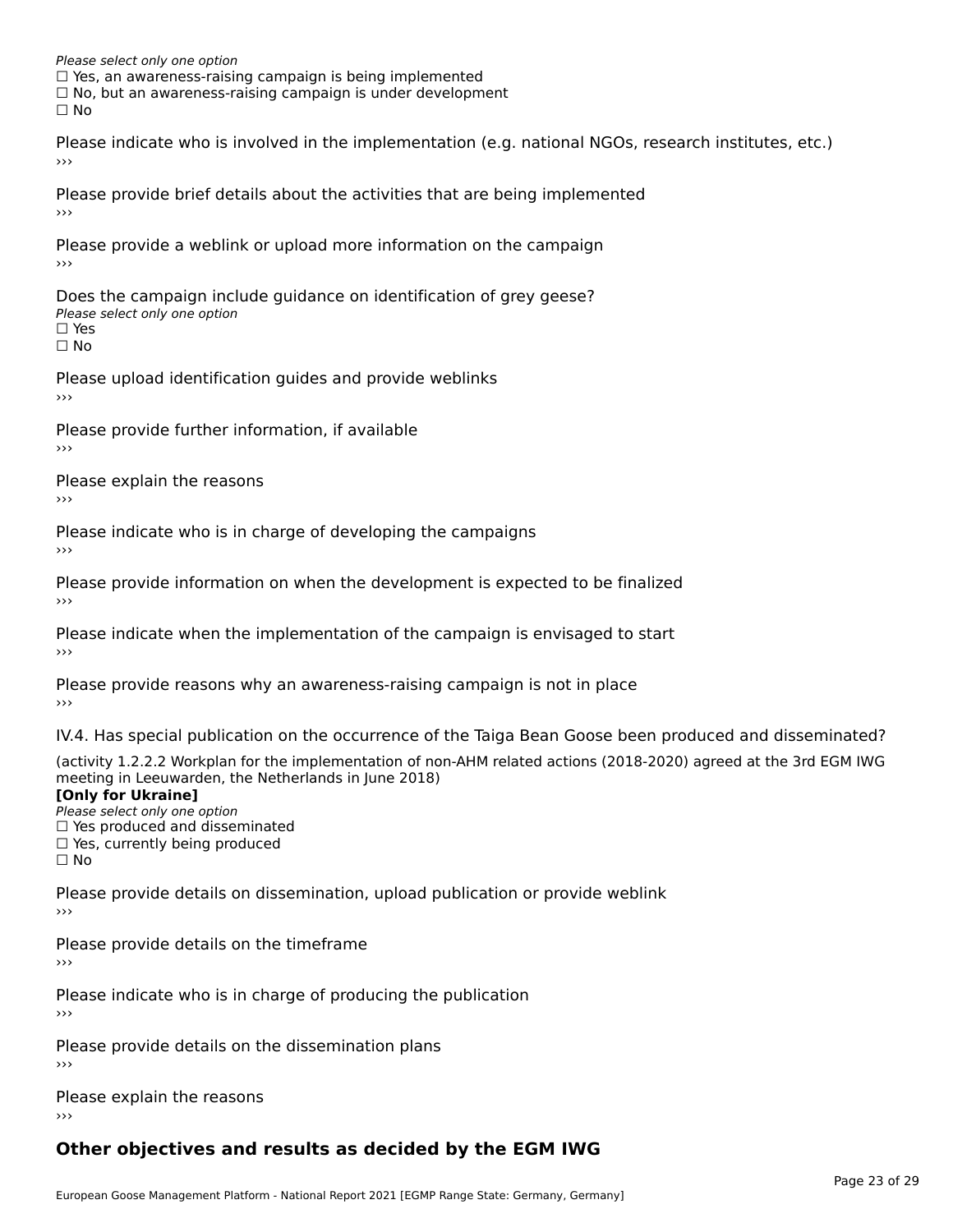## **Reducing Taiga Bean Goose crippling**

IV.5. Have you undertaken any activities to reduce TBG crippling rates?

(activity agreed at the 1st EGM IWG meeting in Kristianstad, Sweden in December 2016)

**[all Participating Range States] Lan T articipating Range**<br>Please select only one option ☑ No

☐ Not applicable

Please provide details on the activities›››

Please explain the reasons›››

Please explain the reasons›››

# **Raising identification skills and awareness amongst hunters**

IV.6. Have training programmes to develop identification skills amongst hunters been organized by national hunting associations?

(activity agreed at the 1st EGM IWG meeting in Kristianstad, Sweden in December 2016) **[all Participating Range States]**

- [all Participating Range States] **Law Tarticipating Range**<br>Please select only one option
- ☑ No

☐ Not applicable

Please provide more information on the training programmes

Have the training programmes been developed in cooperation with BirdLife partners and other conservation NGOs? Please select only one optionriease<br>□ Yes □ Yes<br>□ No

Please provide a list of cooperating partners

Please provide more information of detailed activities with partners

Please upload any relevant materials

Please provide weblinks ›››

Please explain the reasons›››

Please explain the reasons

Please explain the reasons

# **Optionally, please provide any other information related to the implementation of the TBG ISSAP**

Please provide information here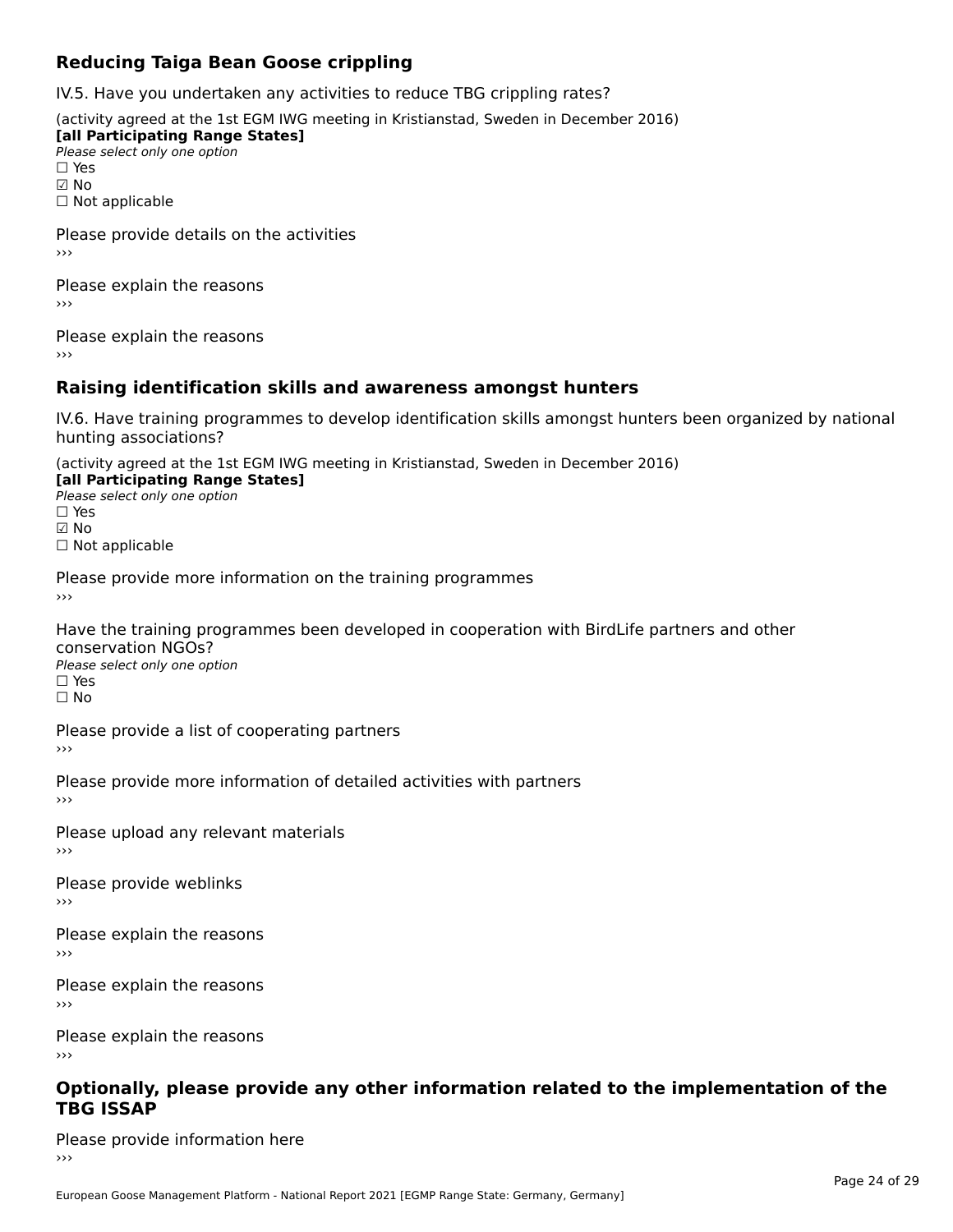# **V. Sub-section B: Taiga Bean Goose International Single SpeciesAction Plan (TBG ISSAP) - Western and Central Management Units**

Participating Range States: **Denmark**, **Finland**, **Norway, Sweden**, **UK**

# **Objective 1 Increase survival rate of adults**

### **Result 1.2 Illegal harvest is reduced to non-significant levels**

V.1. Is TBG shooting investigated in north-east Jutland and Zealand?

(activity 1.2.2.1 Workplan for the implementation of non-AHM related actions (2018-2020) agreed at the 3rd EGM IWG meeting in Leeuwarden, the Netherlands in June 2018) **[Only for Denmark]** 

**□ Please select only one option** □ Yes<br>□ No

Please indicate what activities have been undertaken›››

Please provide results, relevant publications and weblinks ›››

Please explain the reasons›››

### **Result 1.3: Impact of huntable native predators in breeding and moulting areas is reduced**

V.2. Are annual campaigns undertaken amongst hunters in the breeding areas to strengthen fox v.z. Are annual campaigns und<br>management in your country?

(activity 1.3.1.1 Biannual Taiga Bean Goose implementation plan agreed at the 1st EGM IWG meeting in Kristianstad, Sweden in December 2016)

**[Only for Finland]** Please select only one optionriease<br>□ Yes □ Yes<br>□ No

Please list the areas where the campaigns are being undertaken

Please list the hunting associations involved

Please provide any other relevant details and weblinks ›››

Please explain the reasons

V.3. Has fox management in northernmost Finland been further strengthened by the Finnish Wildlife v.5. Has fox management in northernmost F<br>Agency and the Forestry and Parks Service?

(activity 1.3.1.2 Biannual Taiga Bean Goose implementation plan agreed at the 1st EGM IWG meeting in Kristianstad, Sweden in December 2016) Sweden in December 2016)

[Only for Finland]

**Please select only one option** □ Yes<br>□ No

Please explain what activities have taken place

Please provide results, relevant publications and weblinks ›››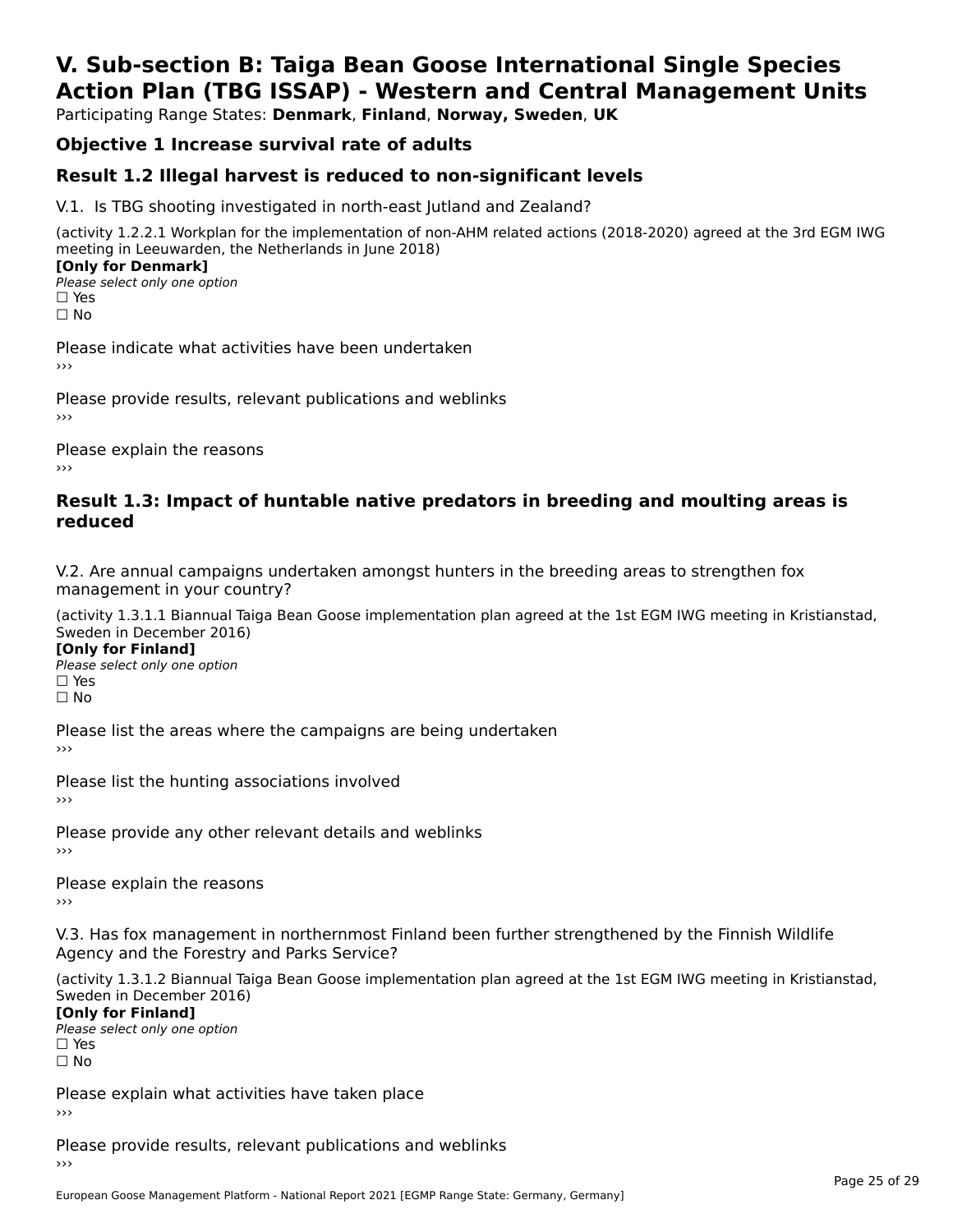# **Result 1.4: Impact of alien predators in breeding and moulting areas is reduced**

V.4. Does your country implement programmes for the eradication of the raccoon dog?

(activity 1.4.1.1 Workplan for the implementation of non-AHM related actions (2018-2020) agreed at the 3rd EGM IWG meeting in Leeuwarden, the Netherlands in June 2018) **[Only for Finland and Sweden]**

**Please select only one option** 

□ Yes<br>□ No

Please provide details about the eradication programme(s) (scope, implementing entities, etc.)

Please provide details on the effectiveness of the programmes

Please provide an update on the current status of the raccoon dog

Please explain the reasons

### **Objective 2. Increase reproductive rates**

### **Result 2.2: Intraspecific competition in spring staging areas is reduced**

V.5. Please provide updates on the implementation of the "fields for geese" programme

(activity 2.2.1.1 Workplan for the implementation of non-AHM related actions (2018-2020) agreed at the 3rd EGM IWG meeting in Leeuwarden, the Netherlands in June 2018) <u>Iony</u> ioi swedenj

V.6. Please provide information on the continuation and implementation of the "unharvested-fields-forbirds" programme (within the Common Agricultural Policy)birds" programme (within the Common Agricultural Policy)

(activity 2.2.1.2 and 2.2.1.3) **CONDUCTS**<br> **[Only for Finland]** 

### **Objective 3. Stop ongoing loss, fragmentation and degradation of habitats, and restore lost, fragmented and degraded habitats**

### **Result 3.1: Impact of forestry works is reduced**

V.7. Have working models been developed for wildlife-friendly forest management?

(activity 3.1.1.1 Workplan for the implementation of non-AHM related actions (2018-2020) agreed at the 3rd EGM IWG

### **[Only for Finland]**

**Please select only one option** □ Yes<br>□ No

Please provide details on the working models developed›››

Are these models being implemented? ∩ne enese moders being<br>Please select only one option □ Yes<br>□ No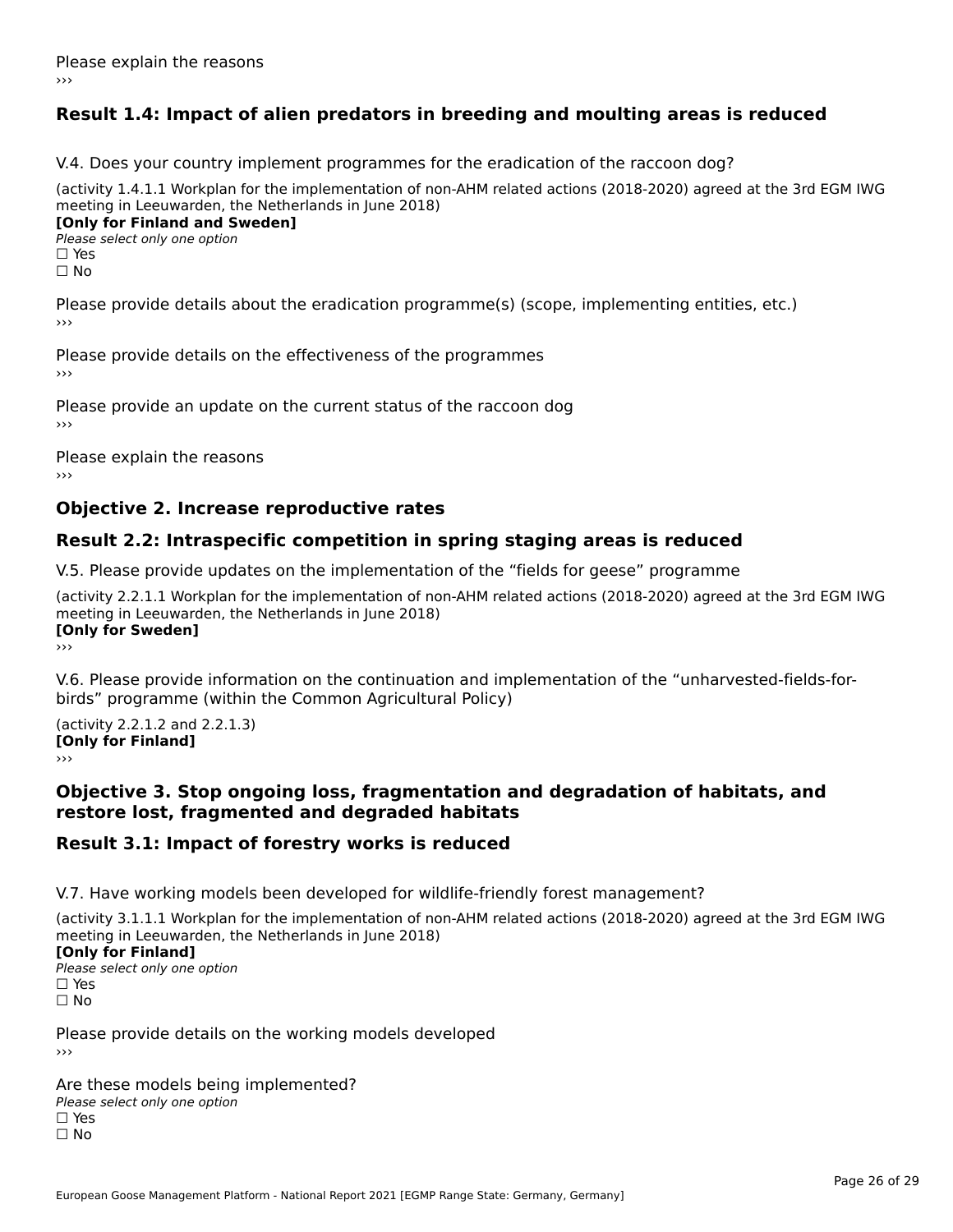Please provide more information on the progress

Have these models been promoted to reach forest owners? ∩ave these models bee<br>Please select only one option □ Yes<br>□ No

Please provide more information›››

Please explain the reasons ›››

Have these models been promoted to reach forest corporations? ∩ave these models bee<br>Please select only one option □ Yes<br>□ No

Please provide more information›››

Please explain the reasons ›››

Please explain the reasons›››

Please explain the reasons›››

V.8. Please indicate the implementation progress to reach the annual goals for mire restoration

(activity 3.1.2.1 Workplan for the implementation of non-AHM related actions (2018-2020) agreed at the 3rd EGM IWG meeting in Leeuwarden, the Netherlands in June 2018) **[all Participating Range States]** ›››

**Result 3.3: Breeding, staging and wintering habitats are not further lost due to oil andgas or renewable energy developments**

#### gas or renewable energy developments

V.9. Are you monitoring the collision risk posed by renewable energy developments to TBG close to the Special Protection Areas, identified as their important wintering sites?

(activity 3.3.1.1 Workplan for the implementation of non-AHM related actions (2018-2020) agreed at the 3rd EGM IWG **[only for Denmark and other Range States as applicable]**

**Please select only one option** □ Yes<br>□ No

Please provide information on the relevant actions that have been undertaken ›››

Please provide any results, if available

Please explain the reasons

# **Result 3.4: Impact of agriculture on natural Taiga Bean Goose habitats is minimized**

V.10. Has the area of managed coastal grasslands under the Common Agricultural Policy (CAP) increased in

(activity 3.4.1.1 Workplan for the implementation of non-AHM related actions (2018-2020) agreed at the 3rd EGM IWG meeting in Leeuwarden, the Netherlands in June 2018) **[only for Finland]**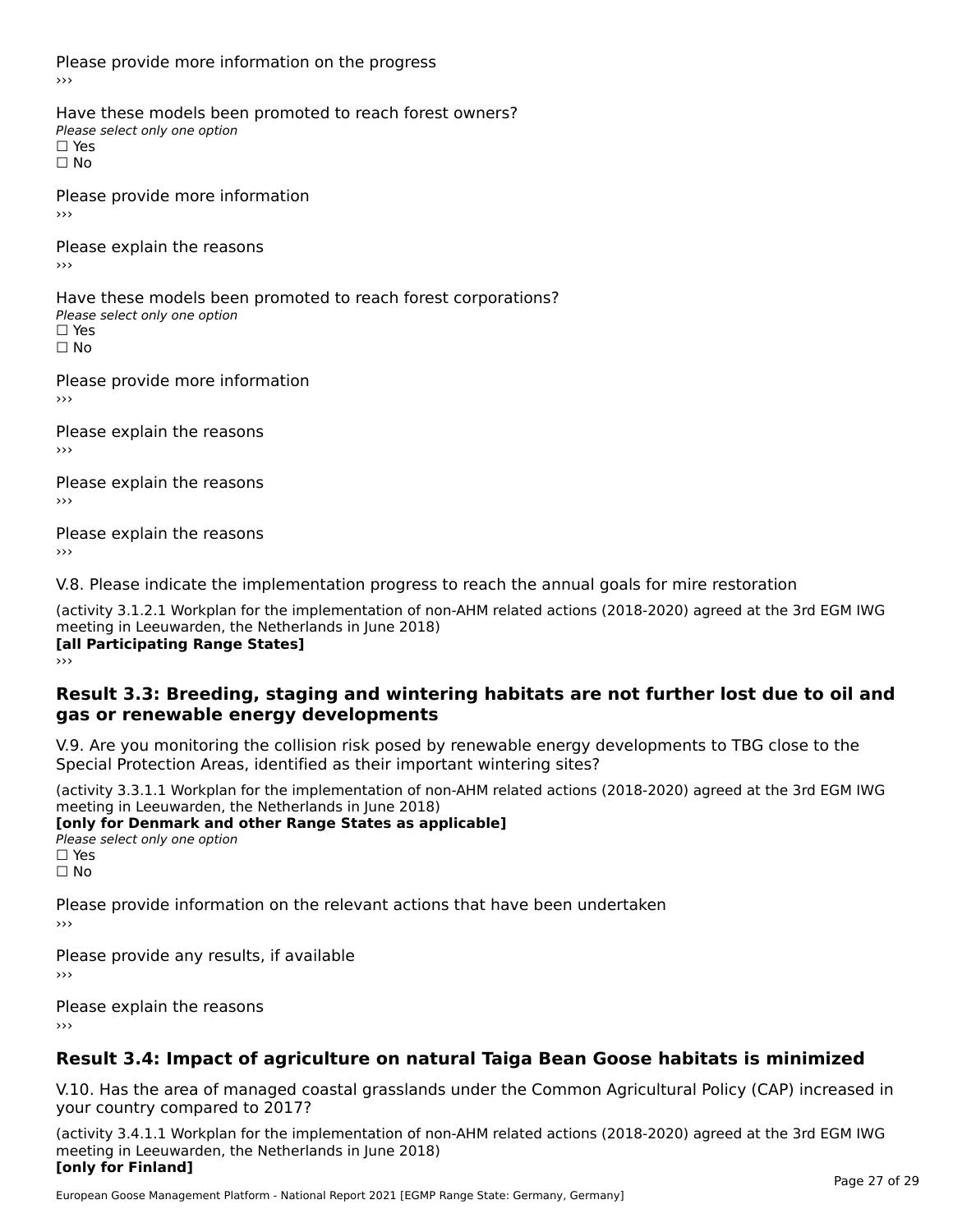Please select only one option □ Yes<br>□ No

Please indicate the size of the total area

›››

Please indicate the additional area managed since the beginning of 2017

Please describe the activities undertaken on grassland management ›››

Please upload relevant documentation and provide weblinks

Please explain the reasons

# **Other objectives and results as decided by the EGM IWG**

#### **Review factors possibly contributing to rapid declines in eastern England andimplement appropriate management responses**implement appropriate management responses

V.11. Have possible factors causing population declines in eastern England been reviewed?

(activity 3.4.2. Workplan for the implementation of non-AHM related actions (2018-2020) agreed at the 3rd EGM IWGmeeting in Leeuwarden, the Netherlands in June 2018) meeting in Leeuwarden, the Netherlands in June 2018)<br>**[only for UK]** 

**∐omy for OR**<br>Please select only one option □ Yes<br>□ No

Please describe those factors and provide further information as available

Are appropriate management responses to these factors being implemented? Please select only one option ים<br>⊡ No

Please provide information on the activities implemented ›››

Please provide information about the main achievements and results›››

Please explain the reasons›››

Please explain the reasons ›››

# **Reducing Taiga Bean Goose crippling**

V.12. Have you undertaken any activities in the past three years to reduce TBG crippling rates?

(activity agreed at the 1st EGM IWG meeting in Kristianstad, Sweden in December 2016) **[all Participating Range States]**

[all Participating Range States] Please select only one option☐ Yesים<br>⊡ No □ Not applicable

Please provide details on the activities››› $\rightarrow$   $>$